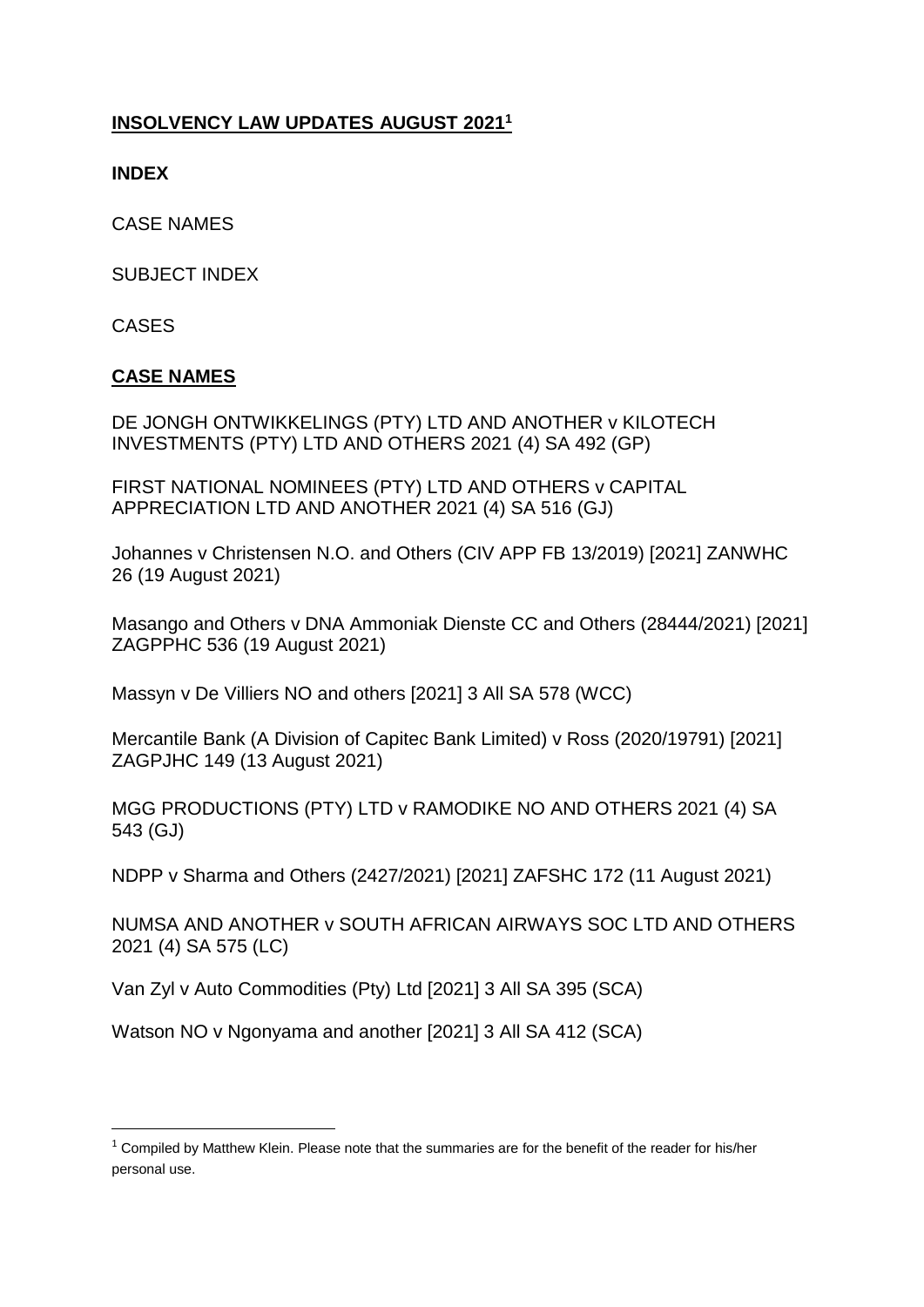#### **SUBJECT INDEX**

Business rescue – Effect of termination on surety's obligations – Section 154(2) of the Companies Act 71 of 2008 does no more than preclude creditors from pursuing claims against the company after the business rescue plan has been implemented – The liability of a surety for a debt is not extinguished. Van Zyl v Auto Commodities (Pty) Ltd [2021] 3 All SA 395 (SCA)

Business rescue — Moratorium on legal proceedings against company — Employment-related claims against company in business rescue — Whether Labour Court having jurisdiction — Companies Act 71 of 2008, s 133. NUMSA AND ANOTHER v SOUTH AFRICAN AIRWAYS SOC LTD AND OTHERS 2021 (4) SA 575 (LC)

Business rescue-directors-functions- directors remain directors -they operate under the authority of the business rescue practitioners. If Mr Hellens' proposition is correct, it would mean that the directors may perform certain governance functions without the authorisation, consent, instruction or direction of the business rescue practitioners. This would undermine the whole business rescue scheme and would give rise to an undesirable parallel management of a company. It would effectively mean that the directors may hold meetings and resolve to institute or defend legal proceedings without the intervention or knowledge of the business rescue practitioners. This cannot be correct. [NDPP v Sharma and Others \(2427/2021\)](http://www.saflii.org/za/cases/ZAFSHC/2021/172.html)  [\[2021\] ZAFSHC 172 \(11 August 2021\)](http://www.saflii.org/za/cases/ZAFSHC/2021/172.html)

Business rescue-legal proceedings- There is no reason in law or logic why the converse should also not hold true: the company may not commence, defend or proceed with legal proceedings without the consent of the business rescue practitioner. [NDPP v Sharma and Others \(2427/2021\) \[2021\] ZAFSHC 172 \(11](http://www.saflii.org/za/cases/ZAFSHC/2021/172.html)  [August 2021\)](http://www.saflii.org/za/cases/ZAFSHC/2021/172.html)

Business rescue-setting aside resolution to commence- no longer financially distressed, and that good cause exists to terminate the business rescue proceedingsdirector passed away and left huge policies- Mr Keevy objected to this said "hopelessly insolvent" yet could not prove it-Landbank supported the setting aside of the resolution [Masango and Others v DNA Ammoniak Dienste CC and Others \(28444/2021\) \[2021\]](http://www.saflii.org/za/cases/ZAGPPHC/2021/536.html)  [ZAGPPHC 536 \(19 August 2021\)](http://www.saflii.org/za/cases/ZAGPPHC/2021/536.html)

Company law– Donation of shares to achieve Broad-based Black Economic Empowerment objectives – Application for restoration of shares based on alleged misrepresentation as to Broad-based Black Economic Empowerment shareholding of entity to whom shares were donated – Where entity receiving donated shares was liquidated and liquidators were not joined in the proceedings, order for restoration of shares not capable of execution. Watson NO v Ngonyama and another [2021] 3 All SA 412 (SCA)

Company — Shares and shareholders — Shareholders — Appraisal rights of dissenting shareholders — Consideration of share buy-back proposal under s 48(8)*(b)* of Companies Act (company acquiring more than 5% of its own issued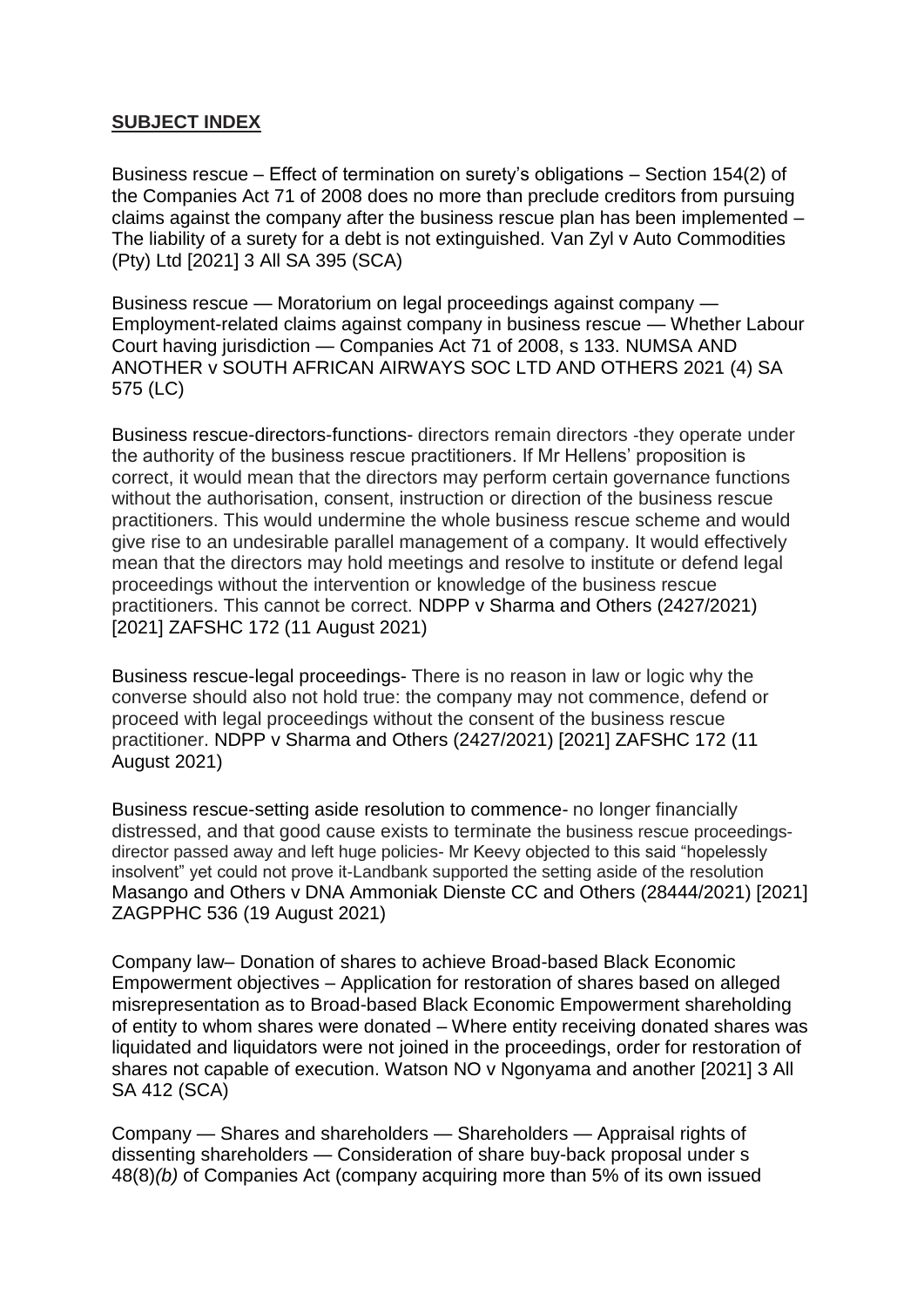shares or any particular class thereof) FIRST NATIONAL NOMINEES (PTY) LTD AND OTHERS v CAPITAL APPRECIATION LTD AND ANOTHER 2021 (4) SA 516 (GJ)

Debts due to company in liquidation-bona fide defence recognized-remitted to trial [Johannes v Christensen N.O. and Others \(CIV APP FB 13/2019\) \[2021\] ZANWHC](http://www.saflii.org/za/cases/ZANWHC/2021/26.html)  [26 \(19 August 2021\)](http://www.saflii.org/za/cases/ZANWHC/2021/26.html)

Liquidators– Extension of powers of liquidators – Section 386 of the Companies Act deals with the powers of liquidators and provides for a court, if it deems fit, to grant leave to a liquidator to do anything which the court may consider necessary for winding up the affairs of the company and distributing its assets. Massyn v De Villiers NO and others [2021] 3 All SA 578 (WCC)

Liquidators– Extension of powers of liquidators to include establishing enquiry into company's affairs, in terms of section 417 of Companies Act 61 of 1973 – Whether liquidators had established jurisdictional requirement that the company was unable to pay its debts in the course of being wound up – In absence of positive assertion that company was able to pay its debts at the material time, argument based on lack of jurisdictional requirement found to be without merit. Massyn v De Villiers NO and others [2021] 3 All SA 578 (WCC)

Sequestration application- Mr Ross as surety and co-principal debtor; the defence that Mr Ross should have been released from liability as surety because of the bank's repudiation or breach of the agreement when it interfered with his duties; the circumstances of the disposal of the property; advantage to creditors; and the application by Mr Ross for a referral for oral evidence; A provisional order of sequestration of the respondent's estate is granted. [Mercantile Bank \(A Division of](http://www.saflii.org/za/cases/ZAGPJHC/2021/149.html)  Capitec [Bank Limited\) v Ross \(2020/19791\) \[2021\] ZAGPJHC 149 \(13 August](http://www.saflii.org/za/cases/ZAGPJHC/2021/149.html)  [2021\)](http://www.saflii.org/za/cases/ZAGPJHC/2021/149.html) 

Set-off — Pre-sequestration set-off — Disregard of at instance of trustee — Ambit of enabling provision — Meaning of proviso that set-off was not 'in the ordinary course of business' — Interpretation of Insolvency Act 24 of 1936, s 46. MGG PRODUCTIONS (PTY) LTD v RAMODIKE NO AND OTHERS 2021 (4) SA 543 (GJ)

Unlawful alienations and preferences — Collusive disposition — Collusive disposition of property to related company leaving insolvent company with less value on its books at time of liquidation — Prejudicial to creditors — Disposition impeachable under s 31(1) of Insolvency Act 24 of 1936. DE JONGH ONTWIKKELINGS (PTY) LTD AND ANOTHER v KILOTECH INVESTMENTS (PTY) LTD AND OTHERS 2021 (4) SA 492 (GP)

Unlawful alienations and preferences — Disposition without value — Concepts of 'illusory' and 'adequate' value discussed — Abandoning right to part payment of purchase price in favour of related company — Impeachable transaction under s 26(1) and s 31(1) of Insolvency Act 24 of 1936. DE JONGH ONTWIKKELINGS (PTY) LTD AND ANOTHER v KILOTECH INVESTMENTS (PTY) LTD AND OTHERS 2021 (4) SA 492 (GP)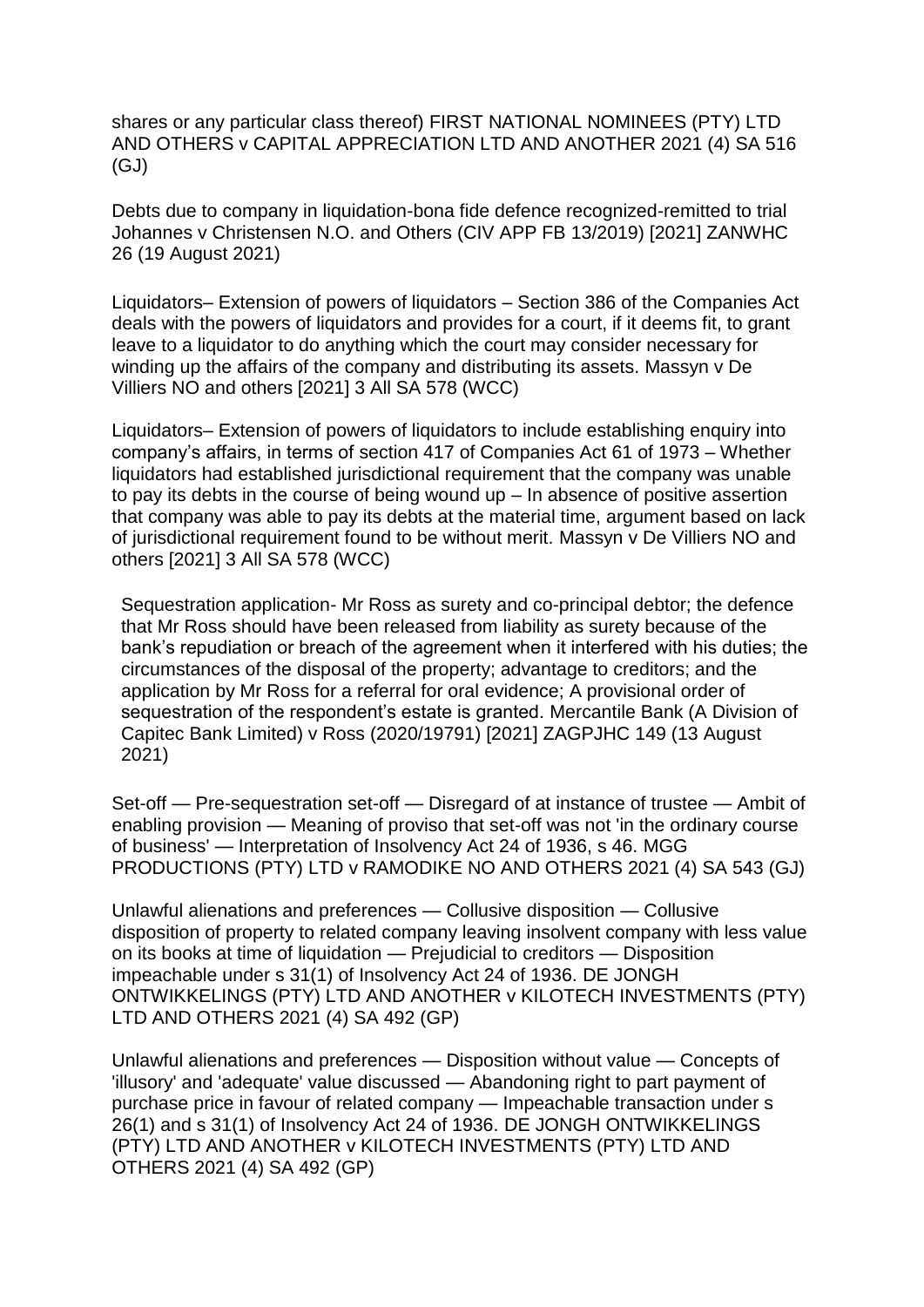## **CASES**

## **[NDPP v Sharma and Others \(2427/2021\) \[2021\] ZAFSHC 172 \(11 August 2021\)](http://www.saflii.org/za/cases/ZAFSHC/2021/172.html)**

Business rescue-directors-functions- It is correct that the directors remain directors but, importantly, they operate under the authority of the business rescue practitioners. If Mr Hellens' proposition is correct, it would mean that the directors may perform certain governance functions without the authorisation, consent, instruction or direction of the business rescue practitioners. This would undermine the whole business rescue scheme and would give rise to an undesirable parallel management of a company. It would effectively mean that the directors may hold meetings and resolve to institute or defend legal proceedings without the intervention or knowledge of the business rescue practitioners. This cannot be correct.

Business rescue-legal proceedings- There is no reason in law or logic why the converse should also not hold true: the company may not commence, defend or proceed with legal proceedings without the consent of the business rescue practitioner.

- [1] This judgment concerns a point *in limine*. The applicant contended that the directors of the third defendant and their attorneys do not have *locus standi* to oppose a provisional order (order), issued by this court on 2 June 2021, in terms of section 26 of the Prevention of Organised Crime Act (POCA).
- [2] The directors of the third defendant resolved that it begin voluntary business rescue proceedings and that the company be placed under supervision in terms of section 129 (1) of the Companies Act.
- [3] On 18 February 2018 the fourth and fifth defendants were appointed as business rescue practitioners of the third defendant.
- [3] The relationship between the business rescue practitioners on the one hand and the directors and shareholders of the third respondent on the other was not peaceable. It was, and seemingly still is, characterised by acrimony and dissent. I say this because the conflict between them is still wending its way through the courts.
- [4] During November 2018 Ms Chetali Gupta, a shareholder of the third defendant, applied for the removal of the fourth and fifth respondents as business rescue practitioners of the third respondent. A full court of the Gauteng High Court, Pretoria granted the application.
- [5] Dissatisfied with that decision, the business rescue practitioners appealed to the Supreme Court of Appeal. The appeal was upheld, on 9 December 2020, and the business rescue practitioners were effectively reinstated.
- [6] On 9 January 2021 Ms Gupta applied to the Constitutional Court to appeal against the Supreme Court of Appeal's decision. Since that application was out of time – it was lodged more than 15 days after the order of the Supreme Court of Appeal – she simultaneously applied for condonation for filing it late. These applications have not yet been determined by the Constitutional Court.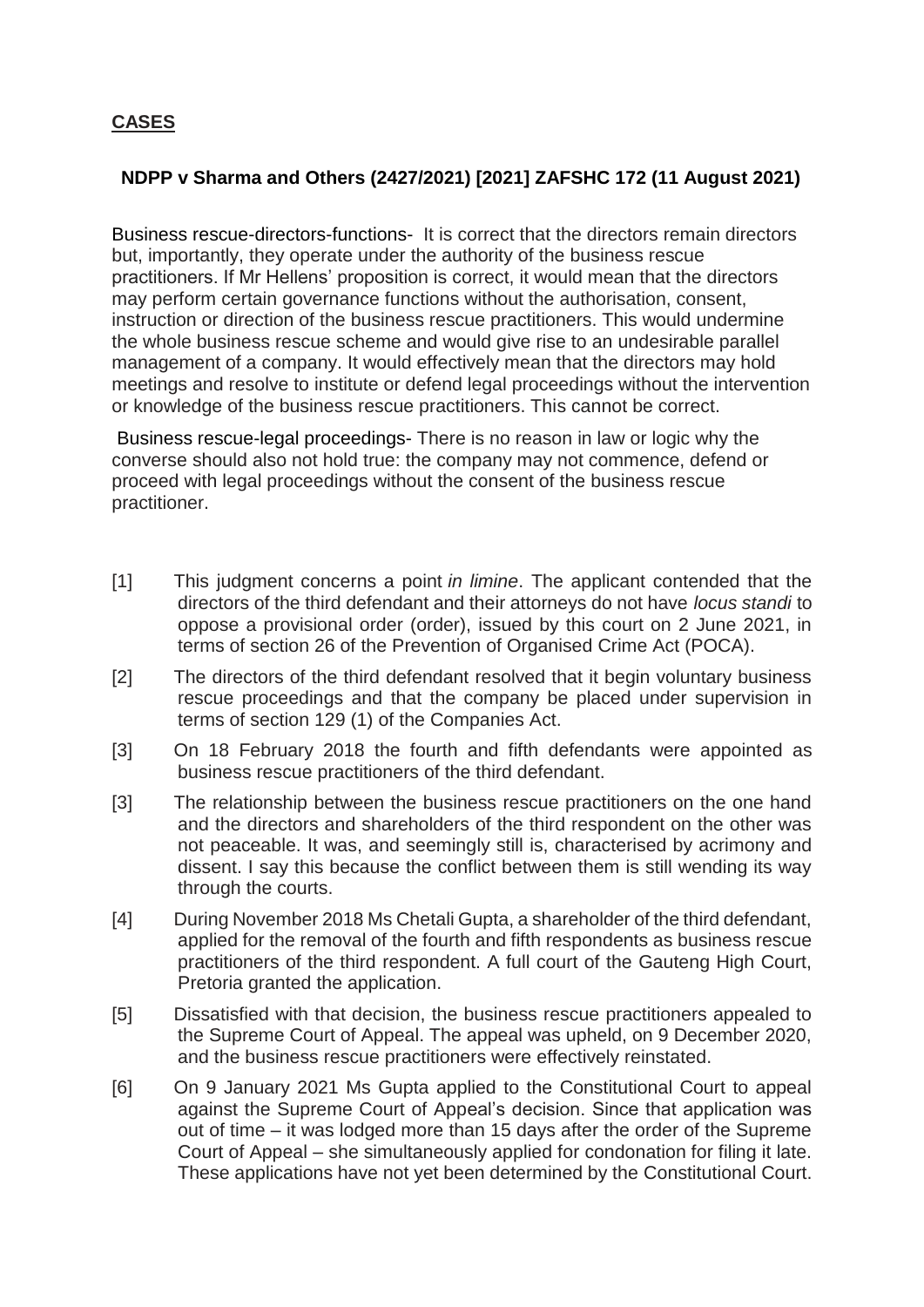- [7] Amidst those legal fights, the applicant obtained the provisional order which, in turn, gave rise to this legal fight.
- [8] On 15 June 2021 BDK Attorneys (BDK), purportedly acting on behalf of the third defendant, served a notice of intention to oppose the confirmation of the *rule nisi* on the State Attorney. On 16 June 2021 BDK filed an answering affidavit deposed to by Ms Ronica Ragavan, a director of the third defendant.
- [9] In the purported answering affidavit, she declared that she is authorised to represent the third respondent in these proceedings and to depose to the answering affidavit on its behalf. The applicant has not replied to the purported answering affidavit because it is of the view that its deponent has no authority to oppose the application.

It is correct that the directors remain directors but, importantly, they operate under the authority of the business rescue practitioners. If Mr Hellens' proposition is correct, it would mean that the directors may perform certain governance functions without the authorisation, consent, instruction or direction of the business rescue practitioners. This would undermine the whole business rescue scheme and would give rise to an undesirable parallel management of a company. It would effectively mean that the directors may hold meetings and resolve to institute or defend legal proceedings without the intervention or knowledge of the business rescue practitioners. This cannot be correct.

- [30] Instituting or defending legal proceedings has financial implications. Costs orders against a financially distressed company may have far-reaching implications for the implementation of a business rescue plan and may result in the company not achieving a better return for its creditors or shareholders. This, on its own, is more than enough reason why the business rescue practitioners must be centrally involved when litigation on behalf of the company in business rescue is embarked upon.
- [31] With regard to criminal proceedings, section 133(1)(d) makes plain that criminal proceedings against the company or its officers may be commenced or proceeded with during business rescue proceedings. In terms of section 133(1)(a) during business rescue proceedings, no legal proceedings may be commenced or proceeded with against the company except with the written consent of the business rescue petitioner. There is no reason in law or logic why the converse should also not hold true: the company may not commence, defend or proceed with legal proceedings without the consent of the business rescue practitioner.
- [32] I therefore conclude that the company had no right to authorise BDK to oppose proceedings on its behalf, without the authority of the business rescue practitioners. Therefore, BDK had no proper mandate to appear on behalf of the third defendant. The company's decision is void for lack of approval by the business rescue practitioners.
- [33] The applicant did not ask for a costs order. I am also of the view that no costs order ought to be made.
- [34] I therefore make the following order:
	- 1. BDK Attorneys do not have authority to act on behalf of the third defendant in these proceedings.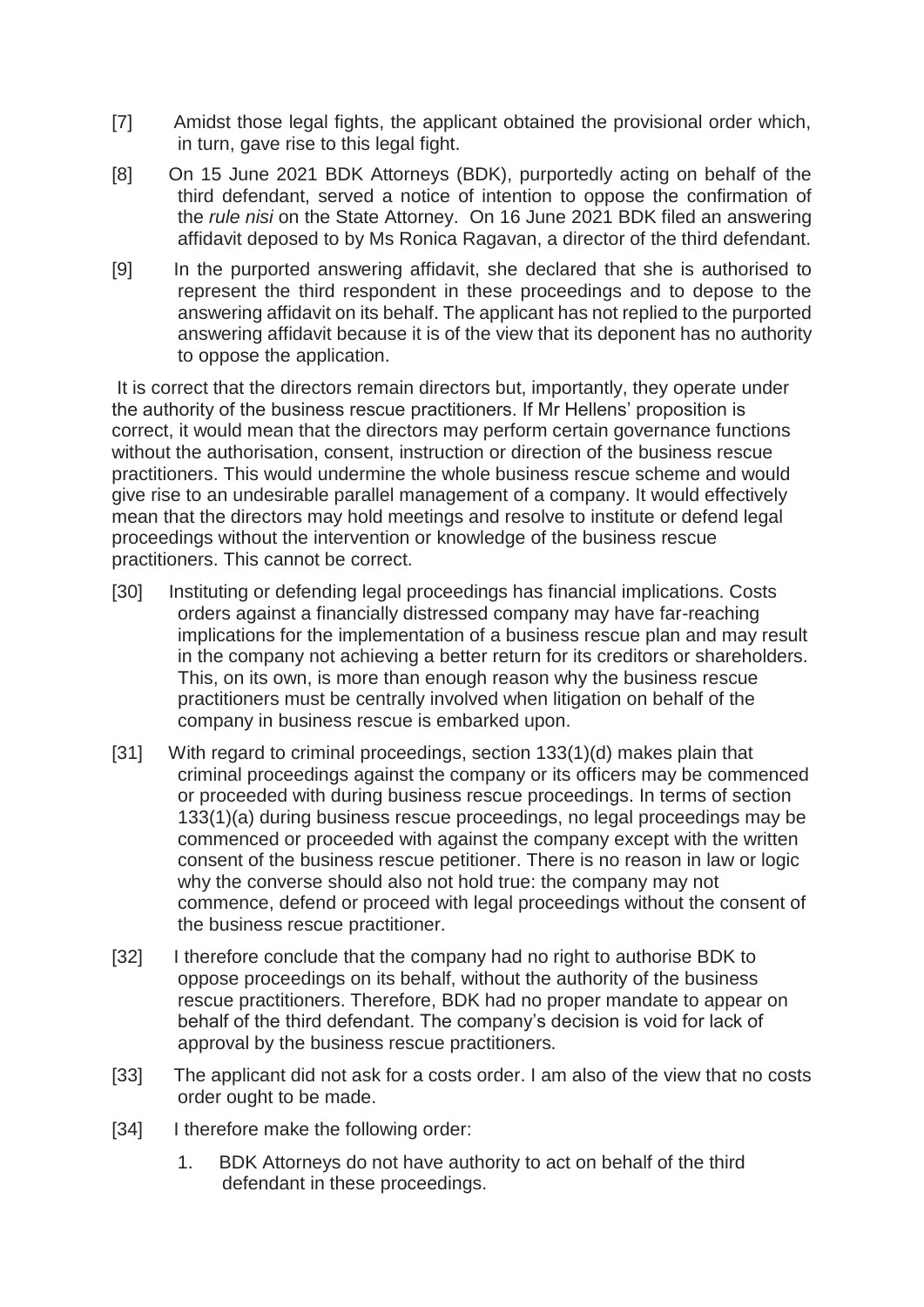2. The directors and or shareholders of the third defendant have no standing to oppose these proceedings without the approval of the business rescue practitioners.

### **[Masango and Others v DNA Ammoniak Dienste CC and Others \(28444/2021\)](http://www.saflii.org/za/cases/ZAGPPHC/2021/536.html)  [\[2021\] ZAGPPHC 536 \(19 August 2021\)](http://www.saflii.org/za/cases/ZAGPPHC/2021/536.html)**

Business rescue-setting aside resolution to commence- no longer financially distressed, and that good cause exists to terminate the business rescue proceedings-director passed away and left huge policies- Mr Keevy objected to this said "hopelessly insolvent" yet could not prove it-Landbank supported the setting aside of the resolution

- [1] This came before me as an urgent application in terms of which the Applicants seek an order that the resolution adopted by the members of the First Respondent on 6 December 2019 to commence business rescue proceedings in terms of [s 129](http://www.saflii.org/za/legis/consol_act/ca2008107/index.html#s129) of the [Companies Act 71 of 2008](http://www.saflii.org/za/legis/consol_act/ca2008107/) be set aside in terms of [s](http://www.saflii.org/za/legis/consol_act/ca2008107/index.html#s130)  [130\(1\)\(a\)](http://www.saflii.org/za/legis/consol_act/ca2008107/index.html#s130) and in terms of which, furthermore, they sought an order that the business rescue proceedings of the First Respondent be terminated in terms of [s](http://www.saflii.org/za/legis/consol_act/ca2008107/index.html#s132)  [132\(2\)\(a\)\(i\)](http://www.saflii.org/za/legis/consol_act/ca2008107/index.html#s132) of the [Companies Act 71 of 2008.](http://www.saflii.org/za/legis/consol_act/ca2008107/)
- [2] When the Applicants launched this matter on 20 July 2021, they did not ask for an order for costs because they did not anticipate that the matter would be defended. Now that the matter is defended by the First and Second Intervening Parties, the Applicants seek an order of costs against them.

## [3] **THE PARTIES**

- [3.1] The Applicants are all major males and general workers in the permanent employ of the First Respondent with their residential addresses situated at portion 53 of the Farm Witklipbank, Delmas.
- [3.2] The First Respondent is DNA Ammoniak Dienste CC (under business rescue), a close corporation duly incorporated and registered as such in terms of the [Close Corporations Act 69 of](http://www.saflii.org/za/legis/consol_act/cca1984221/) 1984 with its registered place situated as HS Van Coller & Kie Delchip Building, 19 4<sup>th</sup> Street, Delmas.
- [3.3] The Second Respondent, Attie Schlechter, is a major male business rescue practitioner and an attorney cited in this matter in his representative capacity as the appointed business rescue practitioner of the First Respondent practising as such under the name of Copper Lake Business Rescue CC and AS Incorporated Attorneys with business address situated at 26 Pretorius Avenue, Lyttleton Manor, Pretoria.
- [3.4] The Third Respondent in this matter is the Companies and Intellectual Properties Commission with its principle place of business at the DTI Campus, Block F, 77 Meintjies Street, Sunnyside, Pretoria.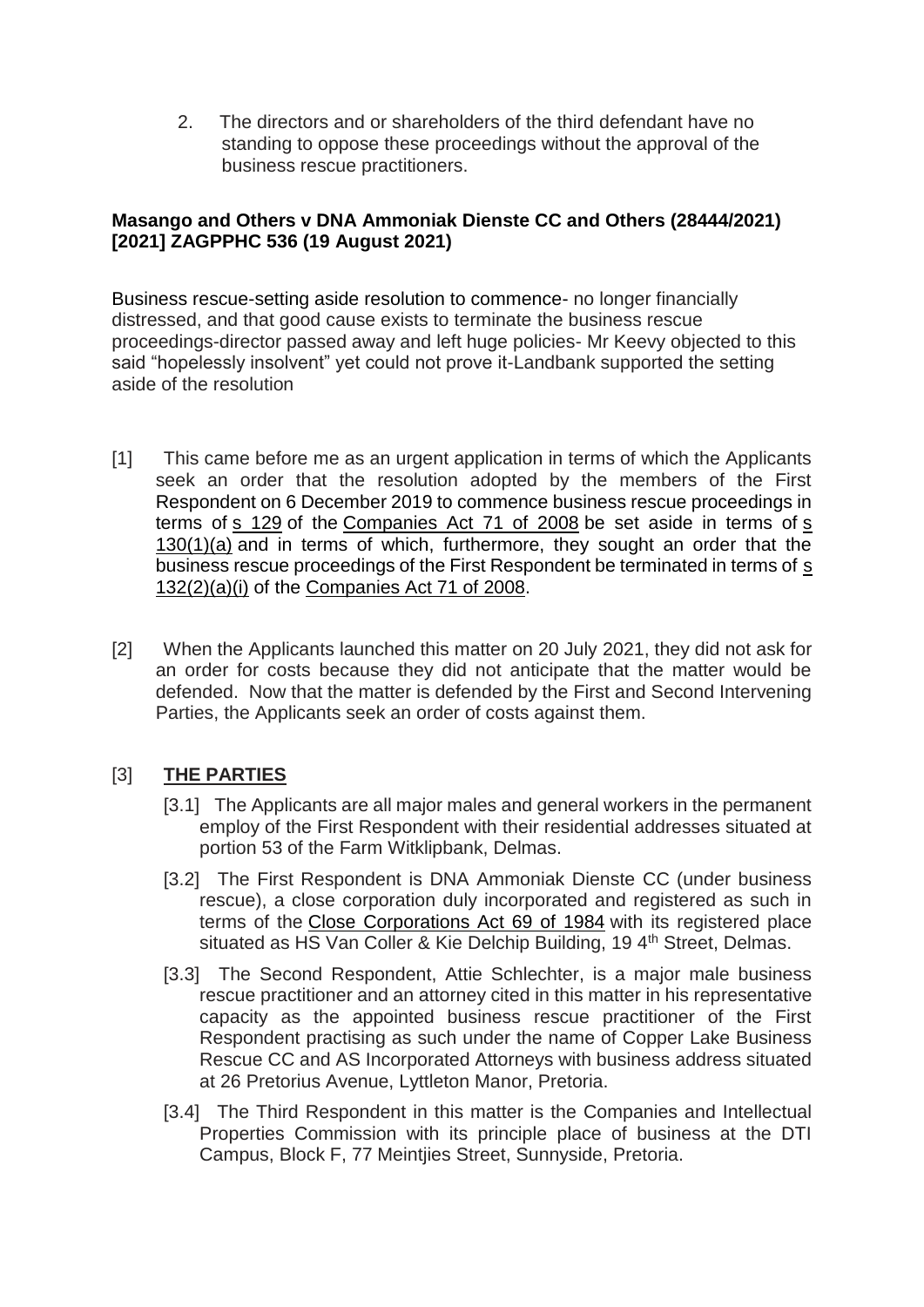[4] This application is opposed by the First and Second Intervening Parties (the trustees) in their

 capacities as the joint insolvent trustees in the joint estate of the late Daniel Frederik Broekman Senior (the deceased) and his surviving spouse Annette Broekman (Mrs Broekman).

### **BACKGROUND FACTS**

- [5] The First Respondent is a commercial farming entity which conducts such business from one immovable property which it owns as well as on three other immovable properties which are owned by two of the members of the First Respondent. The First Respondent's major client is McCains which purchases most of the yearly crops harvested by the First Respondent in its business activities. The First Respondent is a family business, and the members were the deceased") who held 30% member's interest, his wife and surviving spouse, Mrs Broekman, who also holds 30% member's interest in the First Respondent. The remaining members of the family business are Daniel Frederik Broekman, (Daniel) and his sister, Ms Almé Broekman, (Alme) who each holds 20% member's interest respectively. Daniel and Almé are both the children of the deceased and Mrs Broekman.
- [6] The Applicants are permanent employees of the First Respondent and are employed as general farm workers. As indicated above, the primary objective of this application is to have the resolution which commenced the business rescue proceedings of the First Respondent set aside in terms of s 130(1)(a) of the Companies Act 71 of 2008 ("the Act"). This section provides that any affected person may apply to Court to have the resolution set aside. As the employees of the First Respondent, the Applicants are affected persons as envisaged and defined in s 128(1)(a)(iii) of the Act. Accordingly, the Applicants have the requisite *locus standi* to approach the Court for the relief sought.
- [7] The farming activities of the First Respondent were mainly the responsibilities of both the deceased and Daniel. The deceased normally took responsibility of the business affairs but slowly introduced Daniel to that portion of the business.
- [8] Mrs Broekman was, and still is, mainly responsible for the administration of the business activities. Almé was mostly a silent member of the close corporation and never participated in the business activities. The deceased and Mrs Broekman were married in community of property to each other. They signed sureties in their personal capacities on behalf of the First Respondent and therefore, all the creditors of the deceased and Mrs Broekman and the First Respondent are the same creditors.

 In his answering affidavit Mr Keevy informs the Court that the First Respondent is "*hopelessly insolvent"* and that if the First Respondent's business rescue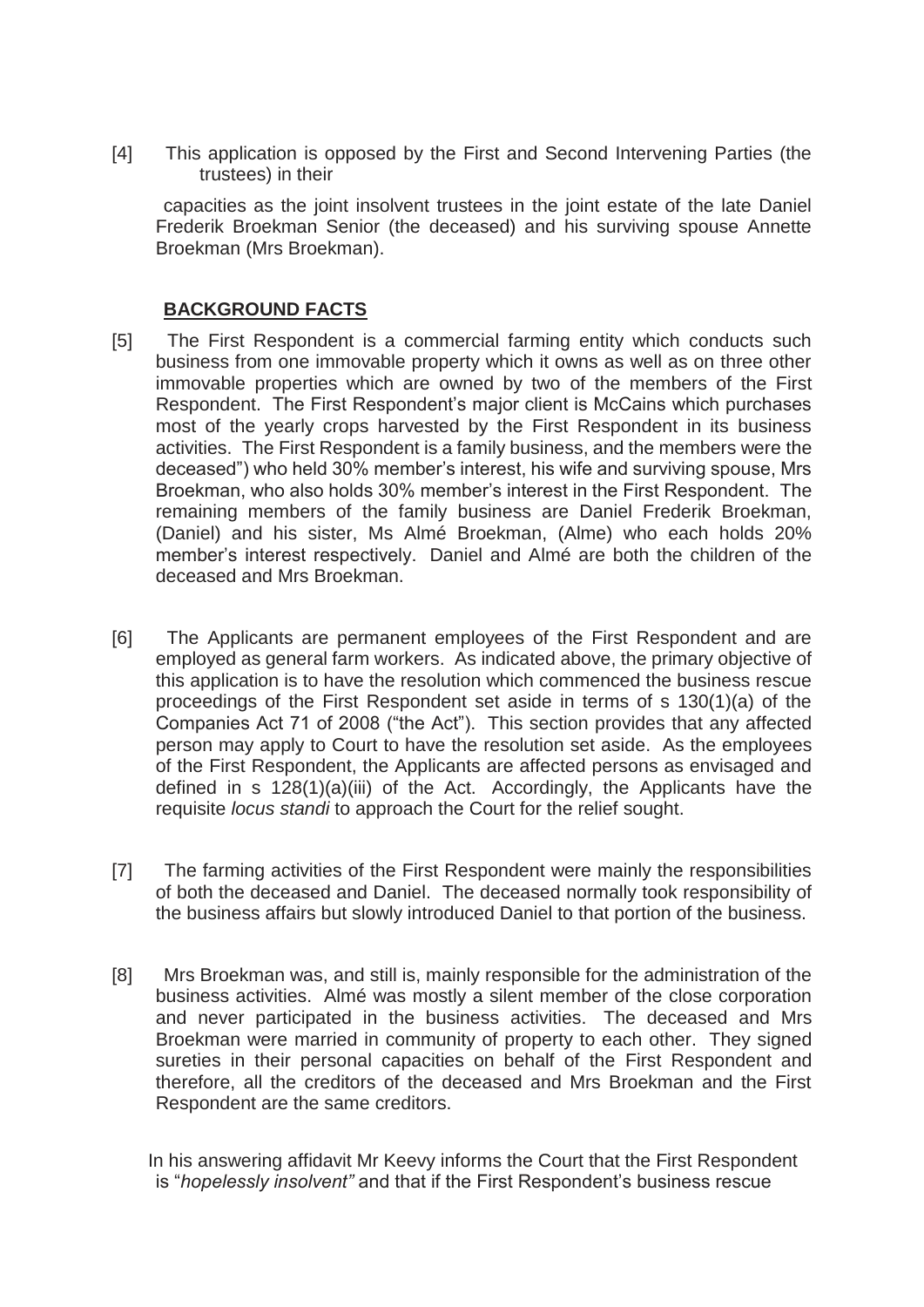proceedings be terminated, all the debts would become due and payable, and the creditors would be able to act against the First Respondent. In the first place, Mr Keevy is not the business rescue practitioner of the First Respondent. Therefore, nothing empowers or authorises him to make this statement on behalf of the First Respondent. This is a statement that should have been made by the Second Respondent. Secondly, and more importantly, Mr Keevy has attached no documentary proof to this affidavit to substantiate his statement that the First Respondent is "*hopelessly insolvent*". It is difficult to accept Mr Gibson's argument that Mr Keevy considered the financial position of the First Respondent and determined that the First Respondent could not be saved without referring to a document containing his determination. Mr Keevy filed no document in support of his determination. Informing creditors and employees of the status of the First Respondent does not mean that it can simply be done by word of mouth. It is not sufficient for Mr Keevy to make a sweeping statement that the First Respondent *is "hopelessly insolvent".*

- [59] It is the Applicant's case that the First Intervening Party has not disclosed all the material facts to this Court in the opposing affidavit. According to the Applicants, the Intervening Parties have placed before Court a distorted version on record or elected to ignore the relevant and important factors in their opposing affidavit, which are known to them. The Intervening Parties have, to confuse this Court regarding the factual position of the creditors of the First Respondent and the assets, been selective with regards to the factors deposed to or answered by them. The trustees were at all material times aware of the following facts:
	- [59.1] the value of the immovable and movable assets of the deceased and surviving spouse;

[59.2] the value of the immovable and movable assets of the First Respondent;

[59.3] the value of life insurance policies paid after the passing of the deceased;

- [59.4] that the payment of the life insurance policies from the insurers changed the status of the insolvent estate from the insolvent circumstances to solvent circumstances;
- [59.5] the fact that the creditors in the deceased estates and the insolvent estate of late DF Broekman and surviving spouse, and the First Respondents are the same;
- [59.6] the deponent also made no averments to give reasons why the **[Insolvency Act processes](http://www.saflii.org/za/legis/consol_act/ia1936149/)** will be to the best advantage of the creditors and beneficiaries of the deceased estate, considering all the facts;
- [59.7] the creditors of the First Respondent and the deceased and surviving spouse …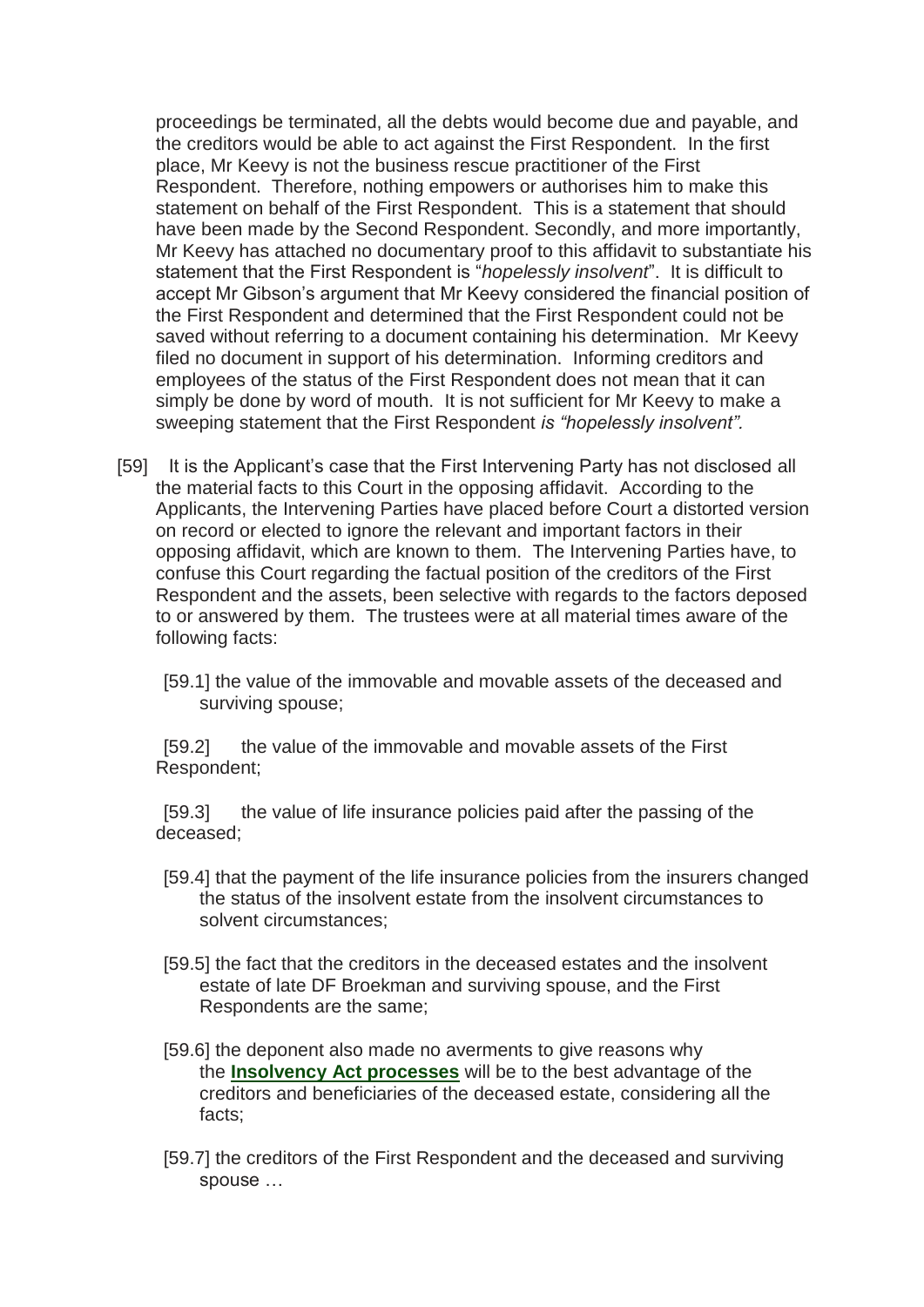### [60] **SUPPORT FOR THE APPLICATION BY SOME OF THE CREDITORS OF THE FIRST RESPONDENT**

 [60.1.1] Mr Keevy and the Second Respondent failed to have regard to the fact that some of the creditors of the First Respondent are supportive of this application. For instance, the Applicants' attorneys have received a letter of support for this current application from Odendaal & Kruger Attorneys, the attorneys of GDD Diesel Verspreiders, a creditor of the First Respondent. In the said letter, attached to the replying affidavit as RA4, the said attorneys state, firstly, that they have perused the application and have taken note of the allegations made regarding the conduct of the Second Respondent and Mr Keevy and state, in that regard, that such conduct is deplorable.

[60.1.2] Furthermore, they state that:

 "*We trust that the application will be successful as it has become quite ridiculous trying to explain to our client, a creditor, why they have not been paid, notwithstanding the factual it appears that sufficient cash is on hand to do so."*

 Furthermore, the Applicants' attorneys have received an email from Van Coller and Co, the accountant of the First Respondent and creditors thereof, wherein they state that:

"*We also confirm that we support you in the application."*

A copy of the said email is attached to the replying affidavit as 'RA5'.

- [60.2] In a further email received from Landbank, one of the First Respondent's largest creditors, it is stated that they also support this application and have no objection thereto. A copy of their email is attached to the replying affidavit as 'RA6'.
- [61] Mr Keevy and the Second Respondent appear to speak on behalf of the creditors without considering the wishes of the creditors or some of them. On the other hand, nothing has been placed by both Mr Keevy or the Second Respondent or both to demonstrate to this Court that the First Respondent is "*hopelessly insolvent*" and would not be able to pay its debts.
- [62] There is an argument put forward by Mr Gibson that the Applicants are required to place before Court the financial statements of the First Respondent which show that the First Respondent is solvent. In support of his argument, he has referred the Court to **Agri Operations Ltd v Hamba Fleet (Pty) Ltd 2017 JDR 0558 (SCA)**. This judgment dealt primarily with the issue whether the Respondent should be liquidated or wound-up or not upon the application of an unpaid creditor. *In casu*, the First Respondent is already under business rescue proceedings.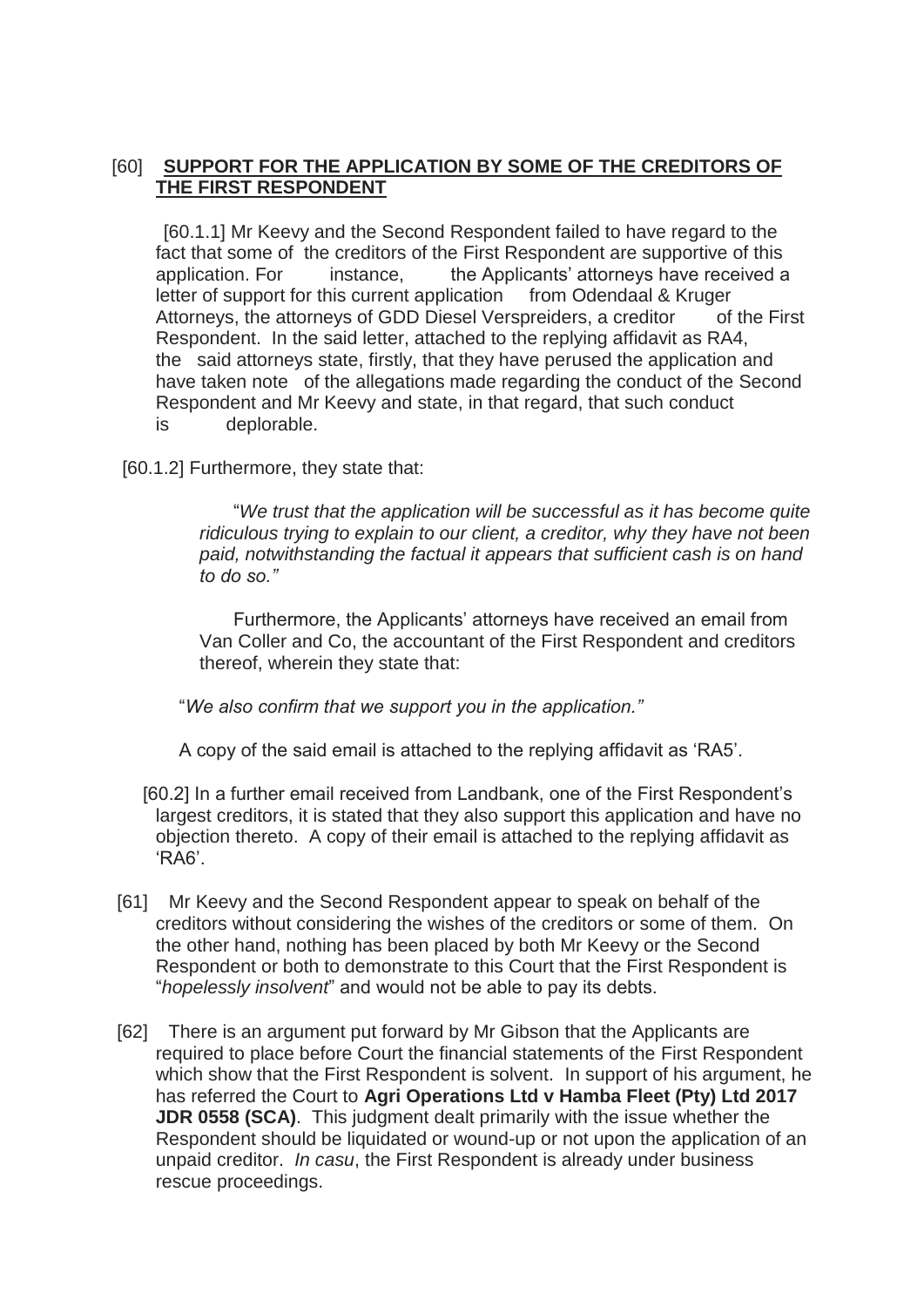- [63] In my view, it is not always necessary to place before Court the financial statements of the company to show that it is solvent. It is sufficient to place before Court the admissible evidence to show that the First Respondent is solvent. In my view, the Applicants have done so. Neither Mr Keevy nor the Second Respondent has disputed the facts set out by the Applicants in their evidence, in particular, in paragraph [42] of this judgment.
	- It is common cause between the parties that no business rescue plan has been adopted and consequently the Applicants are not precluded from **[s](http://www.saflii.org/za/legis/consol_act/ia1936149/index.html#s130)  [130\(1\)\(a\)](http://www.saflii.org/za/legis/consol_act/ia1936149/index.html#s130)** from setting aside the resolution adopted by the First Respondent on 6 December 2019.
- [65] In terms of **[s 128\(1\)\(f\)](http://www.saflii.org/za/legis/consol_act/ia1936149/index.html#s128)** financial distress has been defined as follows:

"*In reference to a particular company at any particular time, means that –*

- *(i) it appears to be reasonably unlikely that the company will be able to pay all of its debts as they fall due and payable within the immediately ensuing 6 months; or*
- *(ii) it appears to be reasonably likely that the company will become insolvent within the immediately ensuing 6 months."*
- [66] In his heads of argument Adv Botes (SC) has referred this Court to Henochsberg on **[Companies Act 71 of 2008](http://www.saflii.org/za/legis/consol_act/ca2008107/)**, where it is stipulated that when considering whether a company is financially distressed, the following should be considered:

 "… *whether the debt of creditors is or can be subordinated, whether creditors are willing to extend their credit and whether there is additional funding available, externally or internally."*

 When considering the determination that a company is financially distressed, the abovementioned factors are to be considered objectively.

[67] I have carefully considered all the contentions urged in support of the relief sought. I consider that there are sufficient reasons to make a finding that the First Respondent is now no longer financially distressed, and that good cause exists to terminate the business rescue proceedings.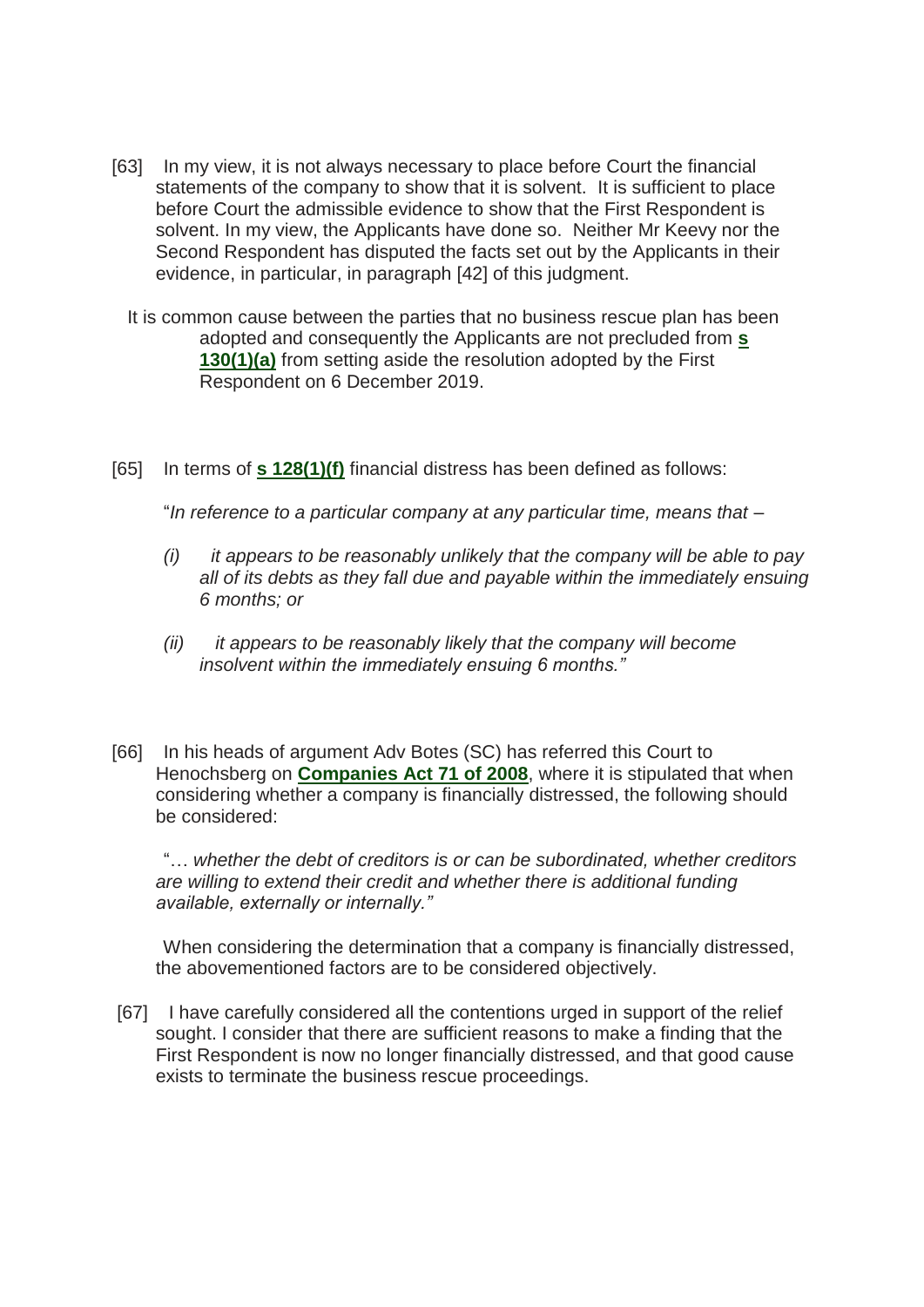- [68] Now, in the light of the order I contemplate making in respect of the application, I do not deem it necessary to deal with the application of the intervening parties. Apart from their participation in this application in which they lack the necessary authority to intervene and to oppose this application, they have attracted an order of costs against themselves.
- [69] The application is therefore granted, and the following order is hereby made:
	- [69**.**1] **The resolution adopted by the members of the First Respondent on 6 December 2019 to commence business rescue proceedings in terms of [section 129](http://www.saflii.org/za/legis/consol_act/ca2008107/index.html#s129) of the [Companies Act 71 of 2008,](http://www.saflii.org/za/legis/consol_act/ca2008107/) is hereby set aside in terms of [section 130\(1\)\(a\)](http://www.saflii.org/za/legis/consol_act/ca2008107/index.html#s130) of the [Companies Act.](http://www.saflii.org/za/legis/consol_act/ca2008107/)**
	- **[\[69.2](http://www.saflii.org/za/legis/consol_act/ca2008107/)**] **The business rescue proceedings of the First Respondent are hereby terminated in terms of [section 132\(2\)\(a\)\(i\)](http://www.saflii.org/za/legis/consol_act/ca2008107/index.html#s132) of the [Companies](http://www.saflii.org/za/legis/consol_act/ca2008107/)  [Act 71](http://www.saflii.org/za/legis/consol_act/ca2008107/) [of 2008.](http://www.saflii.org/za/legis/consol_act/ca2008107/)**
		- [69.3] **The Intervening parties and the second Respondent are hereby ordered to pay the costs of this application de bonis propiis, the one paying the other or others to be absolved;**

#### **[Johannes v Christensen N.O. and Others \(CIV APP FB 13/2019\) \[2021\]](http://www.saflii.org/za/cases/ZANWHC/2021/26.html)  [ZANWHC 26 \(19 August 2021\)](http://www.saflii.org/za/cases/ZANWHC/2021/26.html)**

Debts due to company in liquidation-bona fide defence recognized-remitted to trial

[1] The appellant **Mr. Jacobus Johannes Pretorius** was employed by Intertrans Oil SA (Pty) Ltd (fourth respondent), [Intertrans] which was a family owned business in that his parents were the shareholders and directors, from the year 2000 until his resignation on 25 January 2014. During the time of his employment, monies were from time to time loaned and advanced to him. At the time of his resignation he was indebted to Intertrans in an amount of R426 003.90 as reflected in the general ledger. Intertrans experienced financial difficulties and was placed under voluntary business rescue on 25 August 2016 in terms of **[section 129](http://www.saflii.org/za/legis/consol_act/ca2008107/index.html#s129)** (1) of the **[Companies Act 71 of](http://www.saflii.org/za/legis/consol_act/ca2008107/)  [2008](http://www.saflii.org/za/legis/consol_act/ca2008107/)**. On 25 November 2016 Intertrans was placed under provisional liquidation and on 06 February 2017 it was placed in final liquidation. The first to the third respondents were appointed as joint liquidators (liquidators). Having detected the aforementioned amount of R426 003.90 on the appellant's loan account at Intertrans as a debt owed by the appellant, the liquidators demanded payment thereof on 03 November 2017. When payment was not forthcoming, they launched an application for payment thereof. An order was granted in their favour. The appellant unsuccessfully applied for leave to appeal from the court *a quo*. Dissatisfied about leave being refused by the court *a quo*, the appellant petitioned the Supreme Court of Appeal (SCA) for leave to appeal. Leave to appeal was granted to the Full Court of this Division; hence this appeal.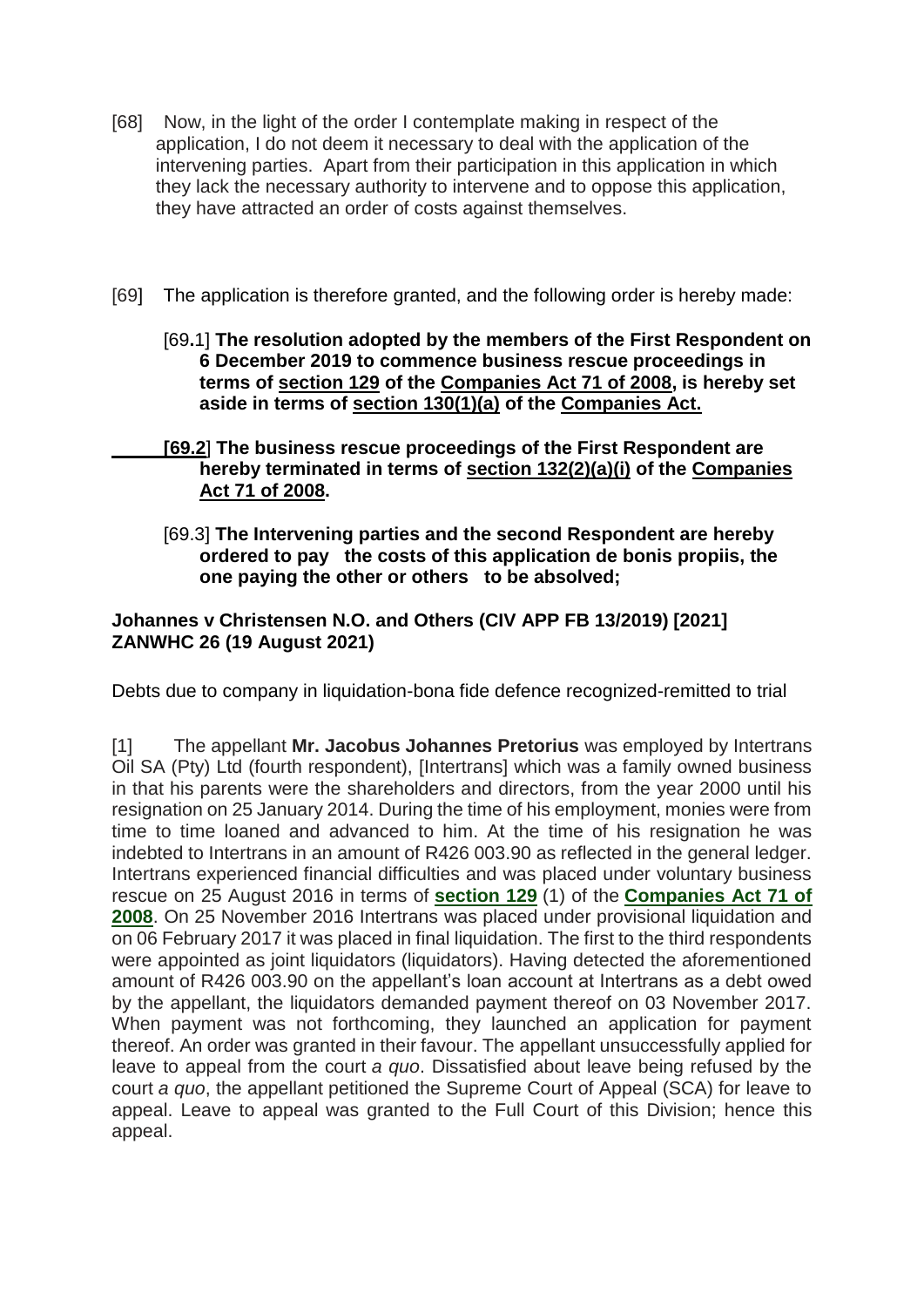[2] The appeal is premised mainly on three grounds to wit:

(a) whether the debt had prescribed; (b) whether there was a compromise agreement entered into between the appellant and Intertrans to the effect that the debt was written off; (c) whether there exists a genuine and *bona fide* dispute of fact between the parties to the extent that this matter could not be resolved on papers and had to be referred either to oral evidence or trial.

Bona fide defence

[3] Insofar as prescription is concerned, the court *a quo* stated the following in paragraph [11] of its judgment:

"*[11] At the insolvency hearing the Respondent specifically stated that "so daar was nooit 'n spesfieke tyd aan gekoppel nie" loosely translated "so there was never a specific time linked". The fourth Applicant was a family company where the directors and shareholders were the parents of the Respondent. It was not disputed that the loans were advanced to fund the Respondent's personal expenses and served no business purpose. At the time the fourth Applicant was wound up no demand was ever made by the directors from the Respondent. It is clear from the above that the company never intended the loans to be payable immediately after they were advanced to the Respondent. This fits hand in glove with the circumstances referred to in the Trinity case supra which is the exception to the general rule of a debt being due immediately upon conclusion of the contract. The parties in this instance did not intend the debt to be due until demand was made. As a result, prescription did not begin to run from when the loans were advanced but only from the time the liquidators made demand on 3 November 2017. Therefore the claim of the Applicants has not prescribed. As a result of this finding, it is unnecessary to deal with other aspects of prescription raised in this matter."*

*(emphasis added)*

Reference to the Trinity case in the judgment of the court *a quo*, is reference to the case of **Trinity Asset Management (Pty) Limited v Grindstone Investments 132 (Pty) Ltd [2018 \(1\) SA 94](http://www.saflii.org/cgi-bin/LawCite?cit=2018%20%281%29%20SA%2094)** (CC).

[4] It is common cause that from the general ledger of Intertrans, there were amounts loaned and advanced to the appellant from 02 July 2012. This happened from time to time and some payments were also made. The period concerned in the general ledger loan account is until 15 May 2014. The appellant contends that these were commercial loans and not family loans or advances on the basis of never-never repayment. As such it is contended by the appellant that his employee loan account became due and payable on each of the respective transactional dates and that prescription began to run on each individual claim the day that the debt arose. According to him his last debt occurred on 10 February 2014 even though he resigned on 25 January 2014. Therefore, so it was further contended, the claims had clearly prescribed before demand was made by the liquidators on 04 November 2017 and before this application was launched.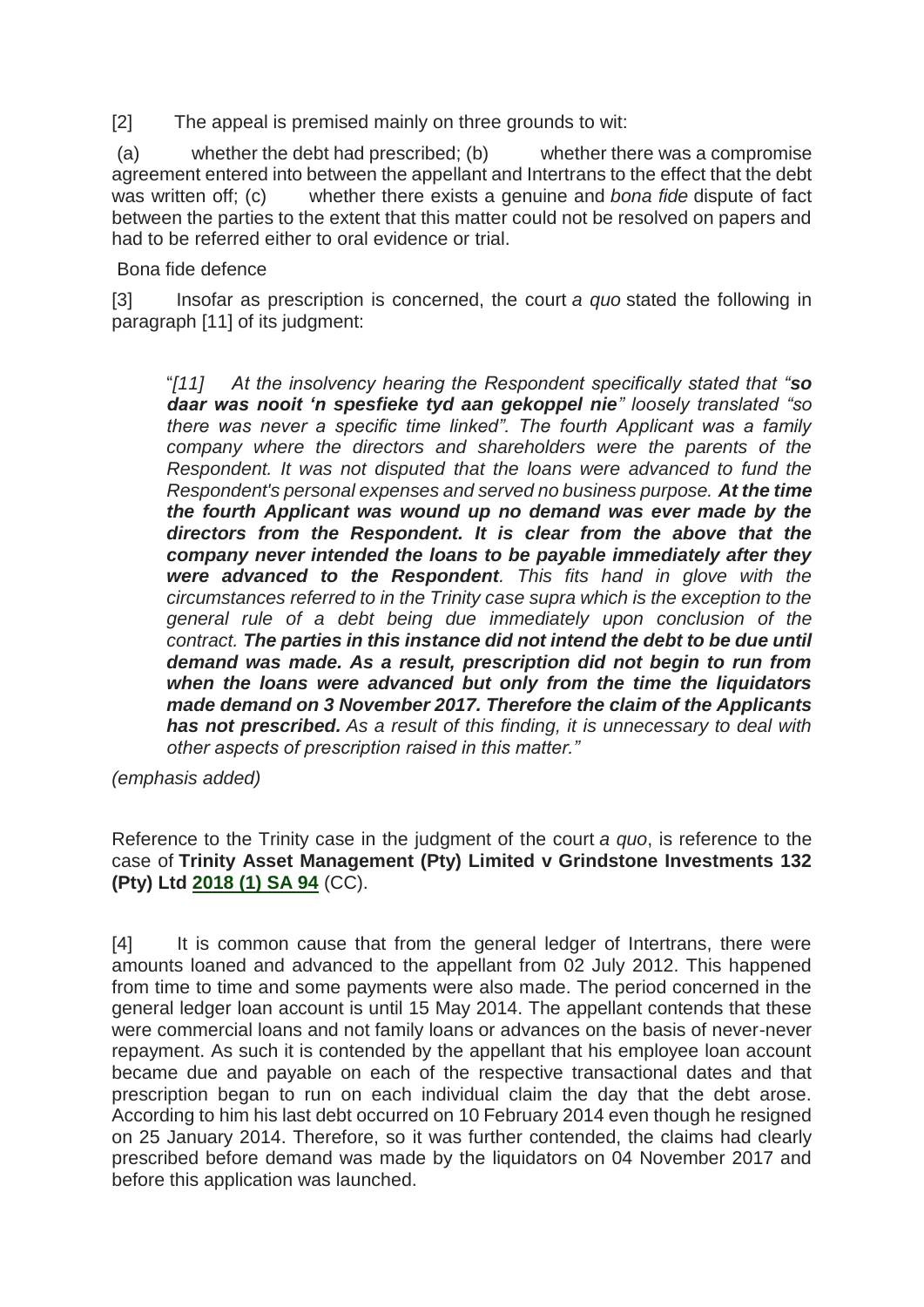[5] The Appellant relies on the principle that unless otherwise specified in the underlying agreement, a debt becomes due and payable there and then (immediately") and prescription begins to run immediately on conclusion of the contract. In other words, the Appellant argues that one should not look at the Respondents' demand on 4 November 2017 as the starting point from which prescription began to run but from the date that the individual loans were advanced. Reliance for this proposition is based on what is stated in paragraph [47] of the **Trinity** judgment, which states:

"*[47] In sum, the relevant principles may, in my view, be restated as follows. A contractual debt becomes due as per the terms of that contract. When no due date is specified, the debt is generally due immediately on conclusion of the contract. However, the parties may intend that the creditor be entitled to determine the time for performance, and that the debt becomes due only when demand has been made as agreed. Where there is such a clear and unequivocal intention, the demand will be a condition precedent to claimability, a necessary part of the creditor's cause of action, and prescription will begin to run only from demand. This, in my view, is not an incident of the creditor being allowed to unilaterally delay the onset of prescription. It is the parties, jointly and by agreement seriously entered into, determining when and under what circumstances or conditions a debt shall become due."*

This is the correct legal principle to be applied.

**(i) The appeal is upheld.**

**(ii) The order of the court** *a quo* **dated 06 September 2018 is set aside.**

**(iii) The matter is remitted to the court** *a quo* **for hearing of oral evidence alternatively to refer the matter for trial.**

**(iv) The fourth respondent is ordered to pay the costs of the appeal, which shall include the costs in the applications for leave to appeal both in the court a quo and the Supreme Court of Appeal (SCA).**

### **[Mercantile Bank \(A Division of Capitec Bank Limited\) v Ross \(2020/19791\)](http://www.saflii.org/za/cases/ZAGPJHC/2021/149.html)  [\[2021\] ZAGPJHC 149 \(13 August 2021\)](http://www.saflii.org/za/cases/ZAGPJHC/2021/149.html)**

Sequestration application- Mr Ross as surety and co-principal debtor; the defence that Mr Ross should have been released from liability as surety because of the bank's repudiation or breach of the agreement when it interfered with his duties; the circumstances of the disposal of the property; advantage to creditors; and the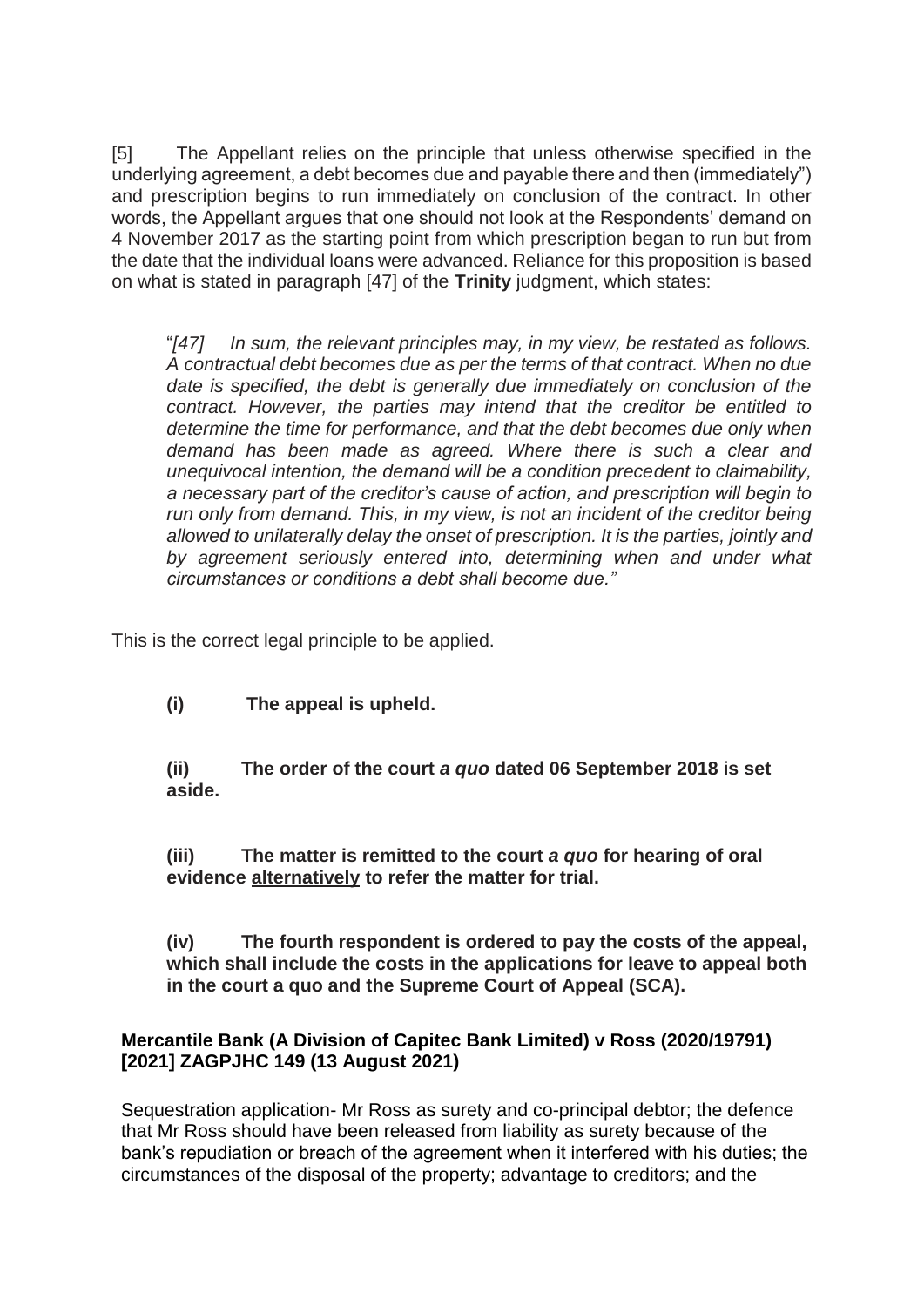application by Mr Ross for a referral for oral evidence; A provisional order of sequestration of the respondent's estate is granted.

The bank applies for the sequestration of Mr Ross' estate, initially relying on his failure to pay over R32 million owed to it. The bank then relied on an act of insolvency in that he disposed of his immovable property to the prejudice of his creditors when he was insolvent.

**Weiner J** discusses how the bank lent money to QD cellular with repayments of the debts secured by cession of its book debts and with Mr Ross as surety and coprincipal debtor; the defence that Mr Ross should have been released from liability as surety because of the bank's repudiation or breach of the agreement when it interfered with his duties; the circumstances of the disposal of the property; advantage to creditors; and the application by Mr Ross for a referral for oral evidence.

A provisional order of sequestration of the respondent's estate is granted.

[1] The applicant applied for the sequestration of the respondent's estate. The applicant initially relied on the fact that the respondent failed to pay the sum of R32 807 774.41 owed to it. The applicant delivered a letter of demand. In response, the respondent denied his indebtedness. The applicant contended that such failure to pay amounted to an act of insolvency in terms of s 8(g) of the Insolvency Act 24 of 1936 (the 'Act').**[\[1\]](http://www.saflii.org/za/cases/ZAGPJHC/2021/149.html#_ftn1)** It abandoned reliance on this section and relied on the fact that the respondent had committed an act of insolvency in terms of s 8(c) of the Act,**[\[2\]](http://www.saflii.org/za/cases/ZAGPJHC/2021/149.html#_ftn2)** in that he disposed of his immovable property (the Gallo Manor property) to the prejudice of his creditors, at a time when he was insolvent. The applicant also alleged that the respondent was factually insolvent.

[2] Section 9 of the Act details the requirements for a sequestration order. It is not disputed by the respondent that all of the formal requirements set out in s 9 have been complied with by the applicant. In addition, the respondent admitted that he has no employees, and therefore there was no need to comply with s 9(4A)(a)(i)-(ii) of the Act, which relates to service on trade unions and employees.

[3] The application for sequestration is based on the respondent being indebted to the applicant in the sum of not less than R100, as contemplated in s 9(1) of the Act, and that the respondent committed an act of insolvency, and/or is factually insolvent as contemplated in s 9(3)(a)(v) of the Act.**[\[3\]](http://www.saflii.org/za/cases/ZAGPJHC/2021/149.html#_ftn3)**

## **Background**

[4] It is not disputed that the applicant lent and advanced monies to a company styled QD Cellular (Pty) Ltd ('QD Cellular') throughout the period of 2007 to 2017. Repayment of the debts of QD Cellular was secured by a cession of its book debts, various notarial bonds and suretyship undertakings by three parties, one of whom is the respondent. The respondent bound himself as surety and co-principal debtor unto and in favour of the applicant in terms of various suretyship agreements concluded over time.

[5] In July 2019 the applicant was advised that, due to severe financial strain, the business of QD Cellular was no longer sustainable and that it could no longer service its loan accounts with the applicant. There is no dispute between the parties that the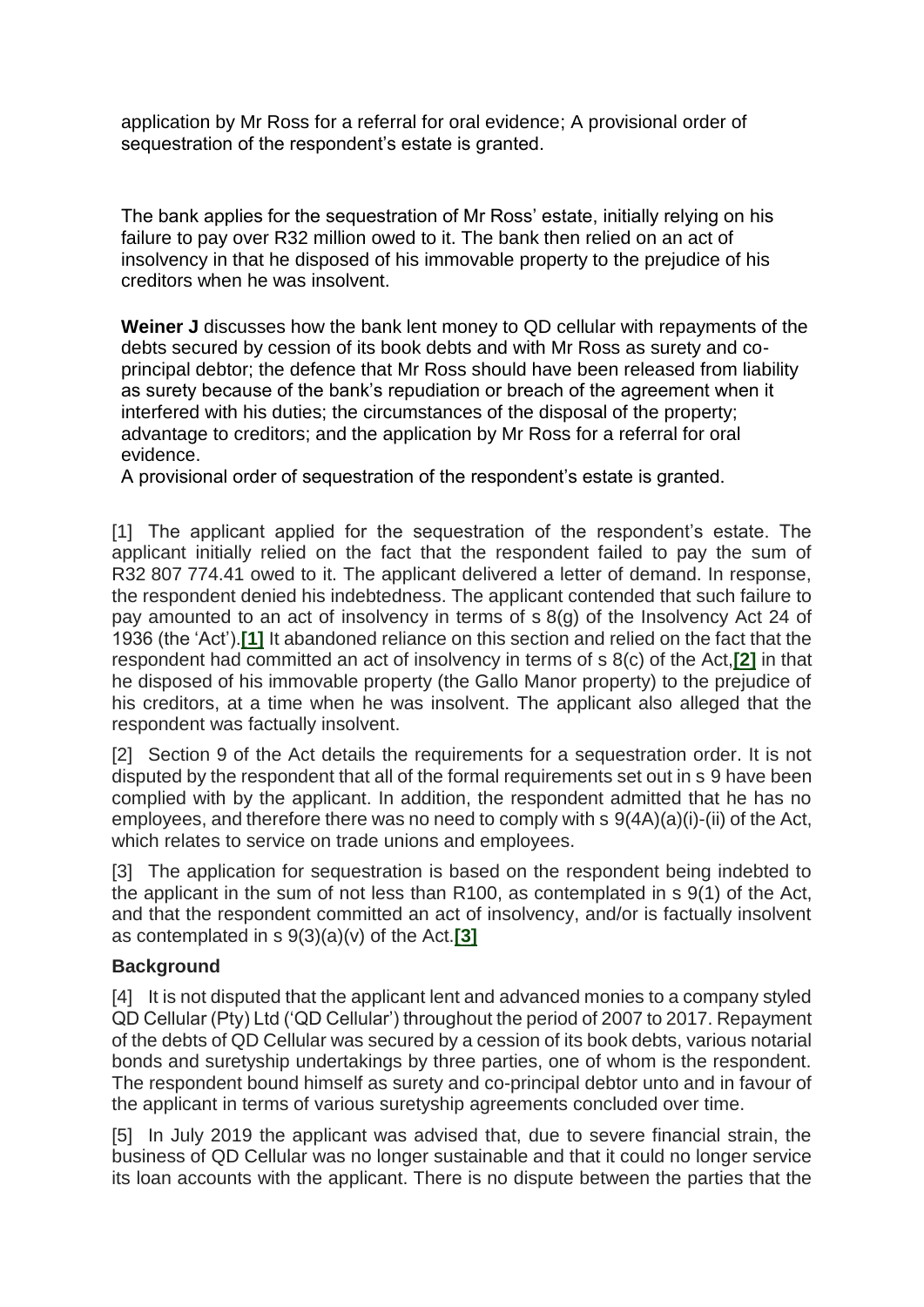business of QD Cellular failed and that an amount of R32 807 774.41 was owed to the applicant. The applicant submitted that:

- (a) In terms of an Authority and Appointment agreement (the 'Agreement') concluded in August 2019, the parties agreed that the notarial bonds registered and held in favour of the applicant would be perfected, and that the respondent would be appointed to recover the book debts of QD Cellular and dispose of its cellular stock.
- (b) The Agreement provided that the respondent would be released from his liability as surety, if a sum of R12 million was recovered from the sale of the stock and recovery of the book debts.
- (c) The R12 million recovery mark was not reached and the respondent remains liable to the applicant for the balance of the debts of QD Cellular.

[6] As a result, demand was made to the respondent to make payment of the amount in terms of his suretyship obligations. The respondent denied liability and referred to the Agreement. He contended that in terms of the Agreement, he was appointed by the applicant to act as their agent in order to dispose of the movable assets and collect the Trade Debtors of the company. He stated that:

'Clause 10 of this agreement states that should the Bank realize a net R12 million from the disposal of the stock and collection of the debtors, it would release me from my obligation under a suretyship for the indebtedness of the Company to the Bank. I have not been made aware by the Bank as to how much has been realized and collected to date against the R12 million target and what the balance outstanding on Trade Debtors is that still has to be collected by the Bank to be applied against the target'.

### **DE JONGH ONTWIKKELINGS (PTY) LTD AND ANOTHER v KILOTECH INVESTMENTS (PTY) LTD AND OTHERS 2021 (4) SA 492 (GP)**

**Insolvency** — Unlawful alienations and preferences — Disposition without value — Concepts of 'illusory' and 'adequate' value discussed — Abandoning right to part payment of purchase price in favour of related company — Impeachable transaction under s 26(1) and s 31(1) of Insolvency Act 24 of 1936.

**Insolvency** — Unlawful alienations and preferences — Collusive disposition — Collusive disposition of property to related company leaving insolvent company with less value on its books at time of liquidation — Prejudicial to creditors — Disposition impeachable under s 31(1) of Insolvency Act 24 of 1936.

The applicant company, DJO, was in the process of being finally wound up. Its liquidator claimed that a series of property transactions concluded by the company before its winding-up amounted to an unlawful alienation or preference liable to be set aside under various provisions of the Insolvency Act 24 of 1936. DJO was controlled by one Mr D, who also controlled the first defendant, Kilotech. These entities and Mr D made use of the same banker (the bank).

The court held that the impugned transactions resulted in DJO being 'dispossessed' of R1,9 million of a R5,5 million claim. In simplified terms, DJO had disposed of a claim of R5,5 million to Kilotech and contrived to receive R3,6 million in return, thanks to an arrangement with the bank. In effect Mr D had used the sale of the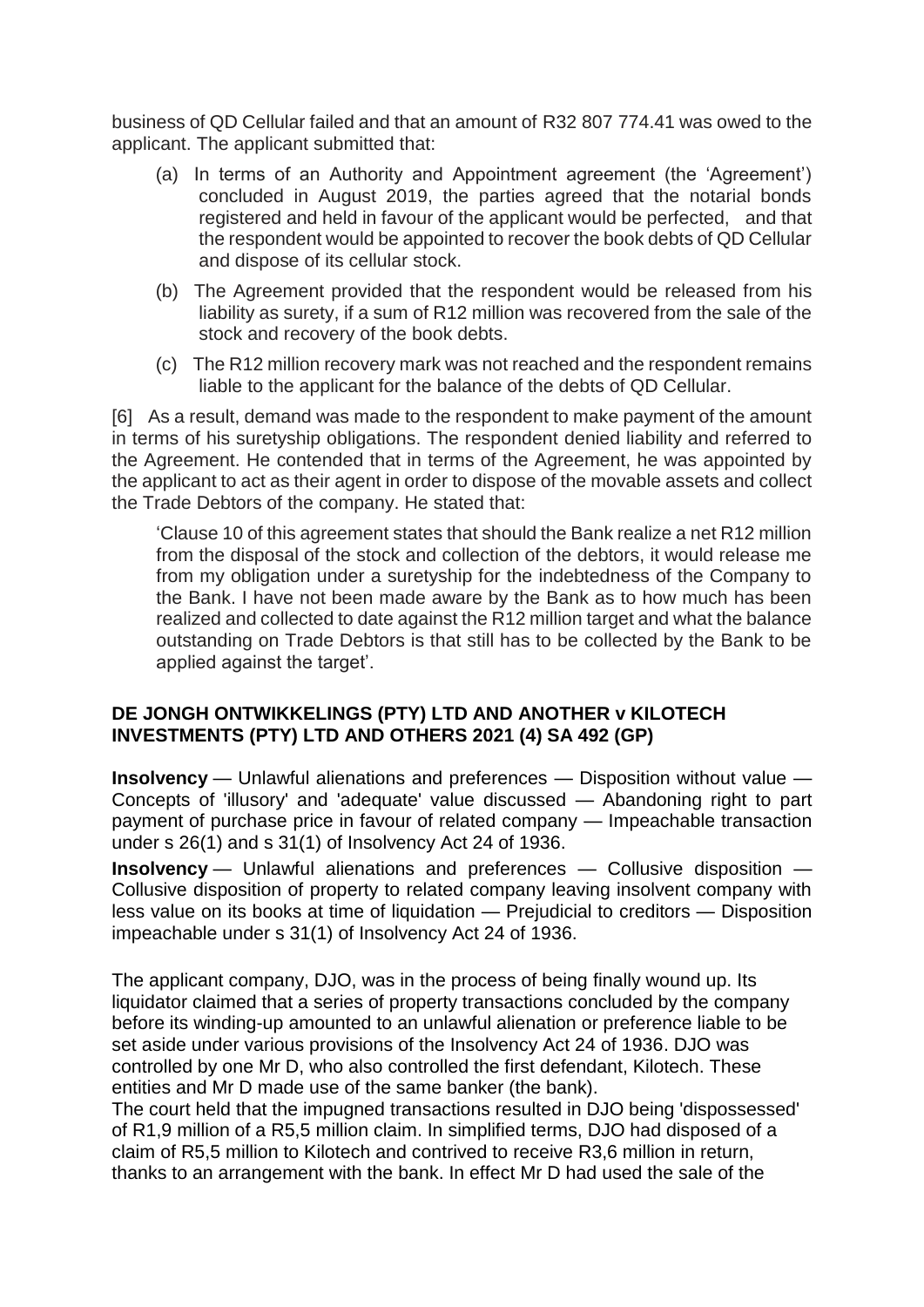property as an instrument to transfer that which should have gone to DJO, to Kilotech. This clearly amounted to a 'disposition' for the purposes of s 26 of the Act. (See [6.1.2].) But counsel for the defendants, relying on precedent, argued that s 26 was aimed at dispositions for *no value*, not dispositions for *inadequate value* like the present. The court proceeded to investigate, in the context of s 26(1), the concepts of 'value', 'adequate value' and 'illusory' (or 'nominal') value, and extracted the following principles from the authorities (see [6.3.9]):

 • where the disposition consisted in the furnishing of a guarantee or suretyship, the value given might be intangible, indeterminate, but would not for that reason necessarily amount to no value;

• if some value was given, it would constitute no value if it was illusory or nominal;

 • if reliance was placed on illusory or nominal value, or the entire absence of it, then the facts had to be pleaded if s 26 was being relied on;

• in all cases the relevant facts had to be taken into consideration.

The court found that in the present case the disposition of R1,9 million was sufficiently pleaded (see [6.13.11]). DJO had disposed of a claim of R5,5 million and the discharge of its obligations in the amount of R3,6 million was supposed to create the illusion that the claim of R5,5 million had been satisfied thereby. Since the disposition was illusory to the extent of constituting 'no value' for the balance, the liquidator was entitled to the recovery of this amount under s  $26(1)$  (see [6.3.12] – [6.3.13]).

The court then had to decide whether the disposition in addition offended s 29 (gave preference to a creditor), s 30 (was made with the intention of giving preference to a creditor), or s 31 (constituted collusion to the detriment of a creditor). It found that the effect of the transactions was not only to limit the bank's exposure to Mr D's companies but also to decrease DJO's indebtedness to the bank without a similar pro rata decrease of its indebtedness to its other creditors, thereby preferring the bank, which under the arrangement received alternate security from a company other than the insolvent company. But this preference was a mere ancillary effect of the disposition in favour of Kilotech, which was not to a creditor of DJO, and was therefore not impeachable under s 29(1) of the Act (see [6.4.1]). Nor was it impeachable under s 30(1): there had been no intention to favour the bank as creditor (see [6.4.2]).

The court pointed out that the disposition was, however, impeachable under s 31: DJO had before its liquidation, in collusion with Kilotech and Mr D, 'disposed of property' (the R5,5 million claim or at least the net amount of R1,9 million) in a manner which had the effect of prejudicing DJO's creditors. The fact that there was R1,9 million less in DJO's kitty at the time of the liquidation was clearly to the prejudice of its creditors (see [6.4.3]).

The court accordingly set aside the disposition of R1,9 million by DJO in favour of Kilotech and ordered the latter to pay the said amount to the second respondent in her capacity as the liquidator of DJO (see [7.1] and [8]).

## **FIRST NATIONAL NOMINEES (PTY) LTD AND OTHERS v CAPITAL APPRECIATION LTD AND ANOTHER 2021 (4) SA 516 (GJ)**

**Company** — Shares and shareholders — Shareholders — Appraisal rights of dissenting shareholders — Consideration of share buy-back proposal under s 48(8)*(b)* of Companies Act (company acquiring more than 5% of its own issued shares or any particular class thereof) — Whether transaction, which made subject to requirements of ss 114 and 115 by s 48(8)*(b)*, triggering appraisal rights of dissenting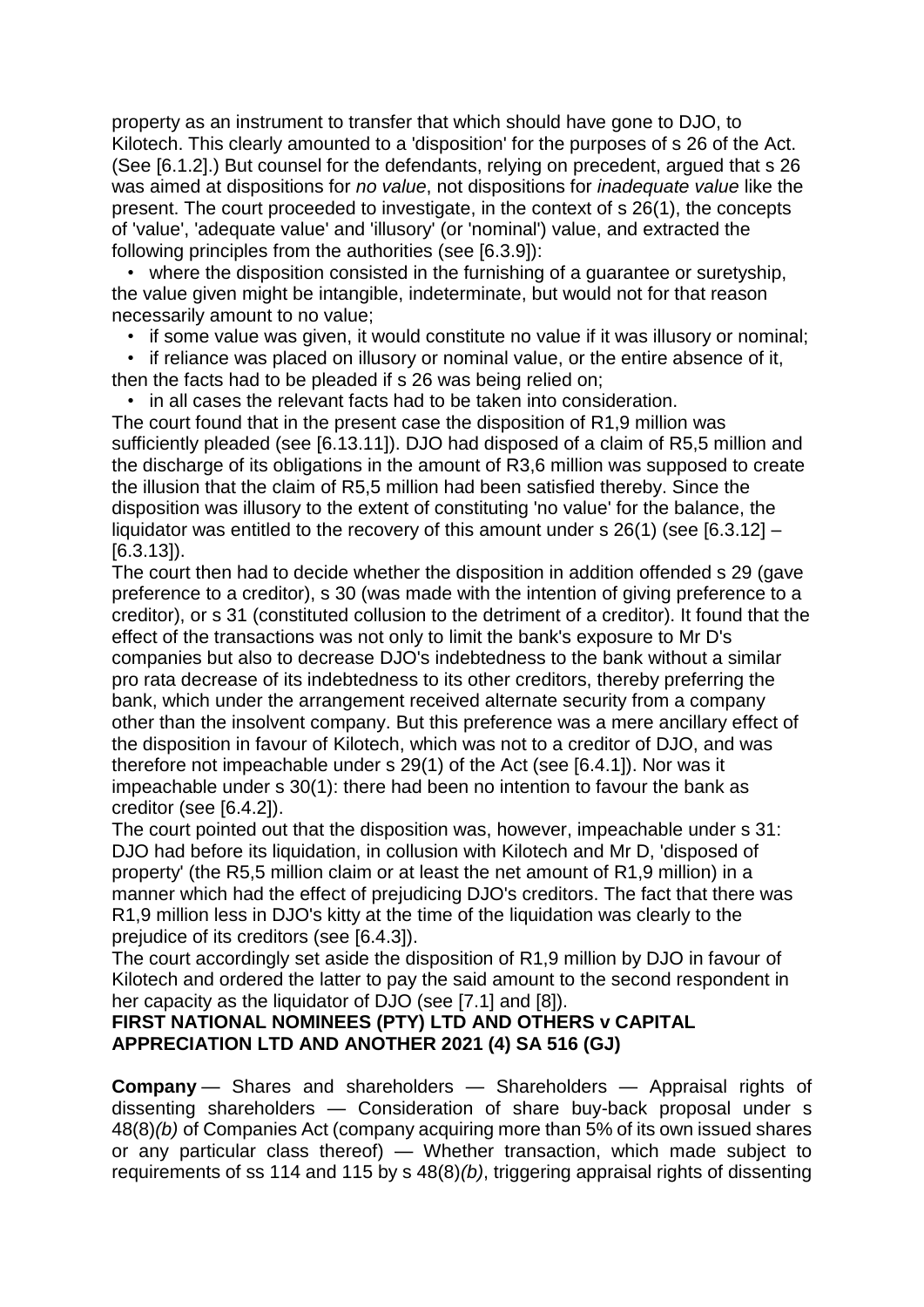shareholders under s 164 — In terms of s 164(2)*(b)*, transactions contemplated in s 114 triggering appraisal rights — Consideration of distinction between 'scheme of arrangement' under s 114 whereby company acquires own shares and share acquisition under s 48 — Effect of s 48(8)*(b)* not to deem transaction involving reacquisition of shares in excess of 5% to be arrangement if by nature transaction not arrangement — However, legislature intending for all procedural conditions and rights set out in s 114 to apply, and this included condition set out in s 115(8) entitling shareholders to exercise appraisal rights in terms of s 164 — Companies Act 71 of 2008, ss 48(8)*(b)*, 114 and 164(2)*(b)*.

The present matter concerned the question whether the decision of a company board under s 48(2)*(a)* of the Companies Act 71 of 2008, that the company purchase its own shares, triggered the dissenting shareholders' appraisal rights under s 164, in circumstances in which such decision was one falling under s 48(8)*(b)*, involving as it did the acquisition by the company of more than 5% of the issued shares of a class of the company's shares. The facts giving rise to the present matter are as follows. The first respondent, Capital Appreciation Ltd (Capprec), was a public company listed on the main board of the Johannesburg Stock Exchange. The first respondent, First National Nominees (Pty) Ltd (Nominees), was a registered holder of shares in Capprec. On 29 July 2019 Capprec issued a circular to its shareholders, advising them that it would be repurchasing 245 000 000 of its shares held by specific shareholders, and that their approval in such regard would be sought in a forthcoming general meeting in the form of a special resolution in terms of s 115. The decision in question was one provided for under s 48(2)*(a)* of the Act. It was also one to which s 48(8)*(b)* applied, which accordingly made it 'subject to the requirements of sections 114 and 115' of the Act. Section 114, headed 'Proposals for scheme of arrangement', in ss (1) empowered a board to propose and implement 'any arrangement between the company and holders of any class of its securities by way of, among other things, . . . a re-acquisition by the company of its securities'. Section 114 set out various procedural requirements for such types of transactions and provided special rights and remedies to shareholders affected by such transactions. The circular in question specifically advised shareholders that the proposed 'buyback' was subject to these ss 48 and 114, as well as s 164 of the Companies Act. Section 164 accorded a number of 'appraisal rights' to dissenting shareholders. Such rights were triggered where a company decided to meet to consider adopting a resolution to perform the acts set out in s 164(2)*(a)* and *(b)*. *Paragraph (b) referred to, inter, alia a transaction contemplated in, inter alia, s 114*. In the present case Nominees decided to avail itself of such rights. It objected to the adoption of the special resolution; and then attended the meeting and voted against the resolution. The buy-back transaction was nevertheless approved. So, acting in terms of ss 164(5) and (7) of the Act, Nominees issued a demand to Capprec that it pay the fair value of its shares. Capprec made an offer in terms of s 164(11) to acquire the shares. This Nominees rejected. Consequently, acting in terms of 164(15)*(c)*(iii)*(aa)*, Nominees brought an application in the High Court of South Africa, Gauteng Local Division, Johannesburg, asking for a determination by the court of the fair value of the shares it held in Capprec.

Capprec now opposed Nominees' exercise of its appraisal rights. It argued that there were present none of the circumstances set out in in s 164(2)*(a)* and *(b)* that triggered such rights. It argued, more specifically, that the proposed buy-back of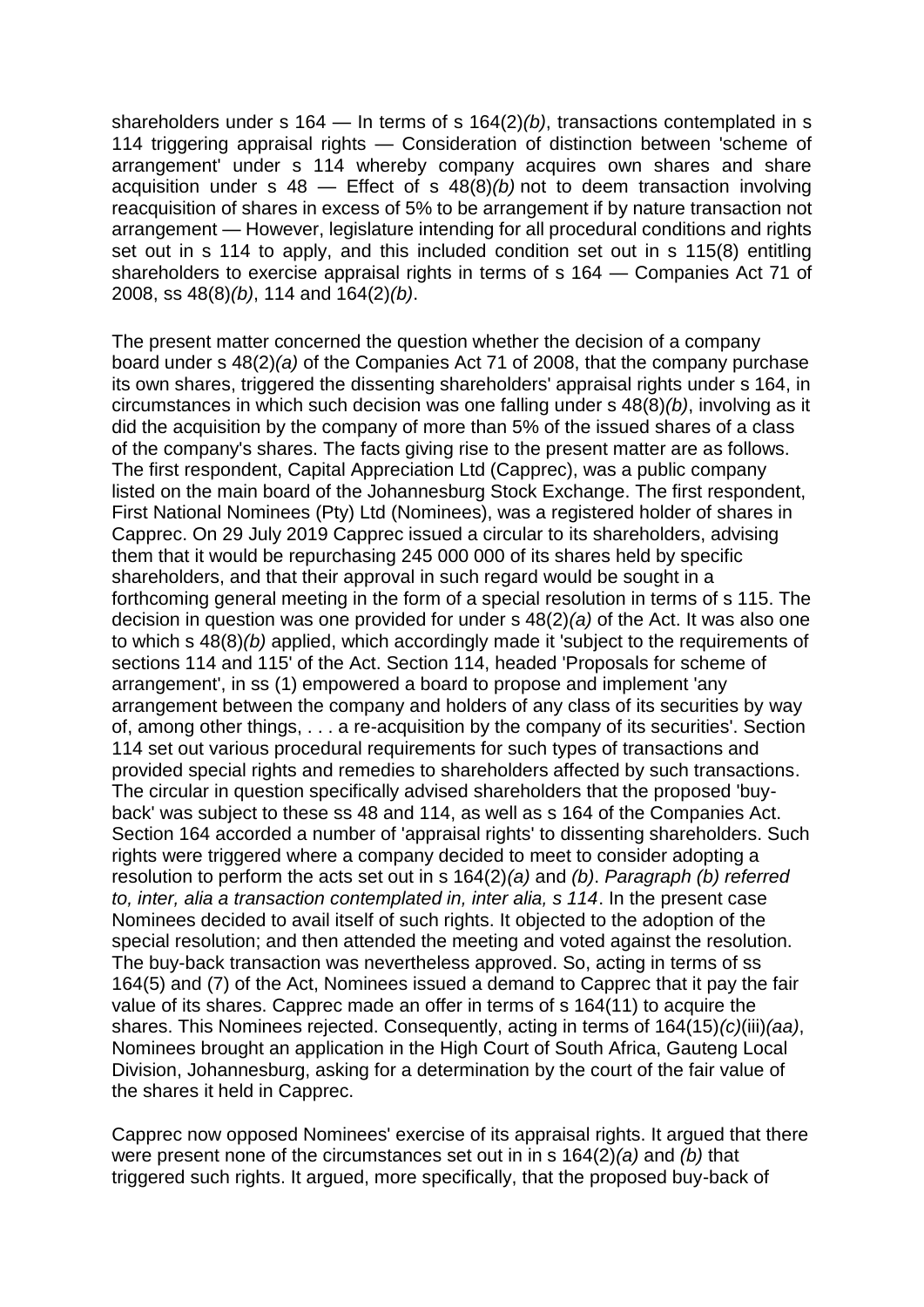shares was not a transaction 'contemplated under s 114'. Section 114 envisioned 'a scheme of arrangement' between the company and the holders of any class of its shares in a manner contemplated in paras 114(1)*(a)* – *(f)*, in all of which instances there had to be the requirement of coercion; not consensual agreements between the company and the seller of shares such as in the present case. (See [9] – [10] and [18].) It added that, to the extent that s 48(8)*(b)* required that the transaction was subject to the requirements of ss 114 and 115, it was only a reference to the procedural requirements of ss 114 and 115. It did not deem a transaction which was not a scheme into a scheme. (See [19].)

Whether or not Nominees, in the circumstances pertaining to the transaction in question, was entitled to exercise the appraisal rights afforded to it in terms of s 164 of the Act, formed the focus of the court's attention (see [12]).

*Held*, that the objective of an arrangement in terms of s 114 was to affect the respective rights and obligations inter se of the company and its holders of securities in a manner which could not otherwise be conveniently achieved by independent agreement between the company and each holder of securities. The repurchase by agreement from a shareholder (such as in this case) was not such an arrangement. It did not legally bind any holder of securities whose agreement had not been obtained. (See [25].)

*Held*, further, that the effect of s 48(8)*(b) was not to deem* a transaction involving a reacquisition of securities in excess of 5% to be an arrangement, if, by nature, the transaction was not an arrangement as this term was interpreted in terms of the common law (see [27]). What s 48(8)*(b)* did was to impose on transactions falling within s 48(8)*(b) 'the requirements'* of ss 114 and 115 (see [29]). Nevertheless, by making reference to ss 114 and 115 as a whole, the legislature intended for all the procedural conditions and rights set out in ss 114 and 115 to apply, and this included the condition set out in s 115(8) of the Act entitling shareholders to exercise appraisal rights in terms of s 164 of the Act (see [30]). To hold otherwise would lead to an anomaly: minority shareholders would be entitled to appraisal rights protection if the board decided to effect a (substantial) reacquisition of the company's shares in terms of a scheme of arrangement, but not if it decided to do so in terms of s 48. This would not make any sense, especially given the rationale underpinning the additional requirements for share repurchases exceeding 5%, namely that such transactions merit additional protection because they potentially affected minority shareholders more radically, as they may amount to a restructuring of the shares of the company.

*Held*, in conclusion, that, regardless of whether (as a fact) the transaction which Capprec had sought to implement was a scheme of arrangement or not, it was a transaction which crossed the 5% share repurchase threshold contemplated in s 48(8)*(b)* of the Act, thereby invoking the requirements of the provisions of ss 114 and 115 of the Act, which in turn vested the applicants in this application with the right to obtain the judicial determination of fair value for their shares as contemplated in s 164 of the Act. (See [32].) Accordingly, order at [33] granted.

### **MGG PRODUCTIONS (PTY) LTD v RAMODIKE NO AND OTHERS 2021 (4) SA 543 (GJ)**

**Insolvency** — Pre-sequestration set-off — Disregard of at instance of trustee — Ambit of enabling provision — Meaning of proviso that set-off was not 'in the ordinary course of business' — Interpretation of Insolvency Act 24 of 1936, s 46.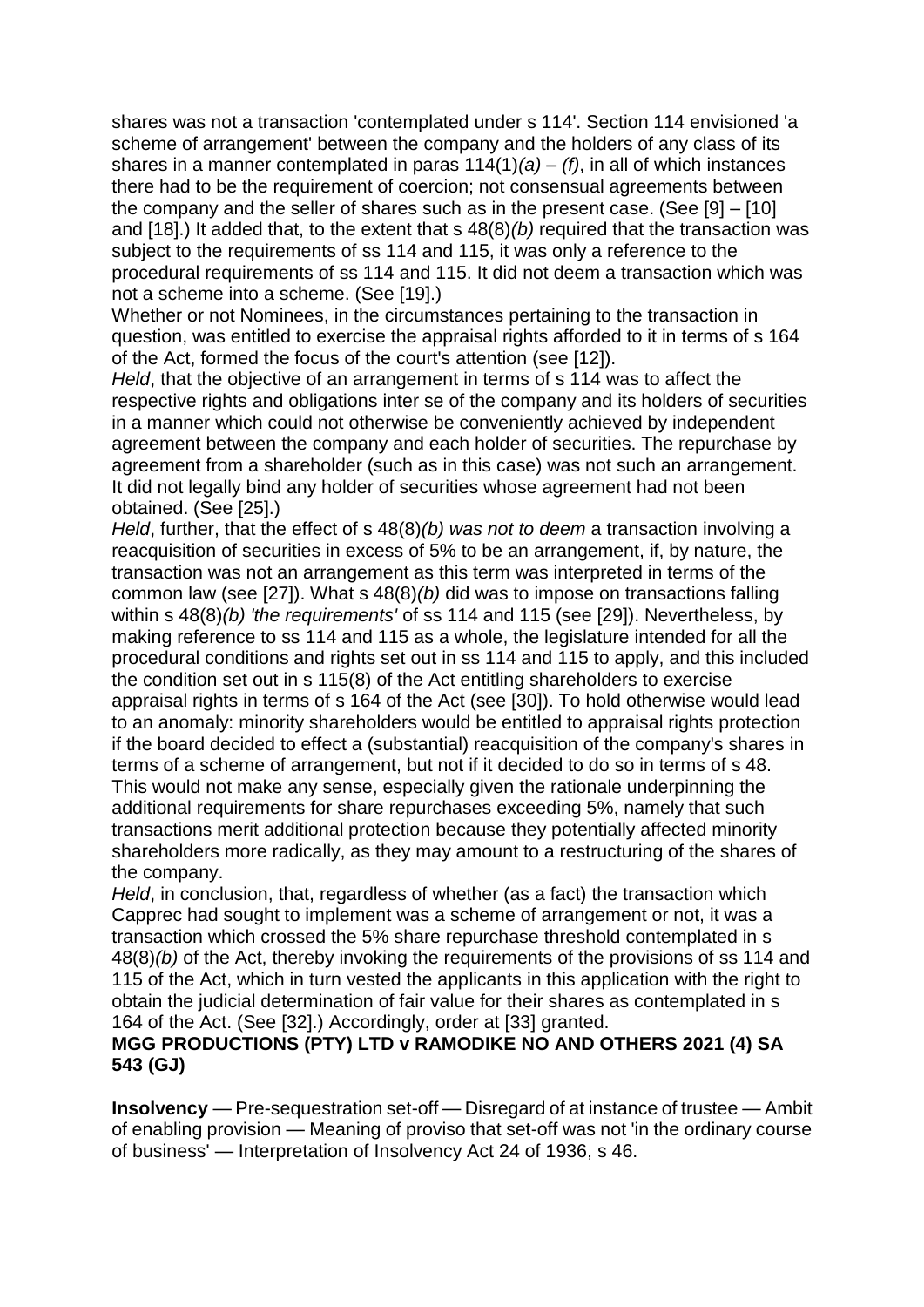The court was called on to review a decision by the Master to allow the liquidators of a company to disregard a set-off under s 46 of the Insolvency Act 24 of 1936 (the Act). Section 46, which had rarely been dealt with in reported cases, provides that the Master may approve a decision by a trustee (or liquidator in the case of a company) to disregard a set-off that occurred within six months before the sequestration and which did not take place in the ordinary course of business. The principal issue before court was whether the impugned set-off was 'not effected in the ordinary course of business'.

At the outset the court pointed out that it is unclear when s 46 is applicable or what mischief it is aimed at, especially since the original transactions were not impugnable dispositions (see [2] – [3]). It was, moreover, prejudicial to 10-cents-in-the-rand creditors, who would be left out of pocket due to interference by the state (the Master) in a set-off that had already taken place. It seemed to allow a potentially arbitrary and unconstitutional deprivation of property that could also be procedurally unfair (see [4]).

After dealing with the concept of set-off in the common law (see [11] – [15]) and comparing s 46 to provisions of the Act dealing with impeachable transactions (ss 26, 29, 30 and 31 — see [16] – [19]), the court addressed the question of the meaning to be assigned to the words 'ordinary course of business' in s 46 (see [25] – [32]). It held that it was worth investigating the use of those words in s 29 of the Act (dealing with voidable preferences). In the (more plentiful) reported cases concerning s 29, relevant factors were said to include whether the transaction was unique, unusual or anomalous; whether it resulted in a substantial disturbance in the distribution of the insolvent's assets; whether there had been any similar transactions between the parties; whether the size of the transaction was extraordinary; whether the debt was disputed; whether the debt was paid off in a roundabout way; and whether consideration was given for the reciprocal debt (see [32]). The court pointed out that, unlike s 29, s 46 does not mention either the intent to prefer one creditor over the other or prevailing insolvency as relevant factors (see [32.1] and [32.3]). The court then dealt with the matter before it, in which set-off was invoked by agreement when the insolvent's trading terms changed from 90-day credit to cash on delivery, wiping the slate clean in the process. The court ruled that the set-off was effected in the ordinary course of business, remarking that to invoke s 46, more was required than to show that the creditor would, as a result of the set-off, not stand in the queue for payment. The agreements to stop doing business on credit and to set off debts were perfectly normal transactions. Other factors supporting the court's conclusion were that set-off was a normal form of payment in business dealings; that there had been an earlier set-off of debts between the parties; that there was no evidence that the set-off results in a substantial disturbance of the distribution of the assets of the insolvent; that there was no evidence of collusion to defraud creditors; that the set-off was effected in a roundabout way; and that there had been no sign of insolvency (and imminent liquidation) of the insolvent, only slow payment, a common occurrence in business. (See [15], [40].)

The court accordingly set aside the Master's decision to grant authority to the liquidators to disregard the set-off (see [42]).

### **NUMSA AND ANOTHER v SOUTH AFRICAN AIRWAYS SOC LTD AND OTHERS 2021 (4) SA 575 (LC)**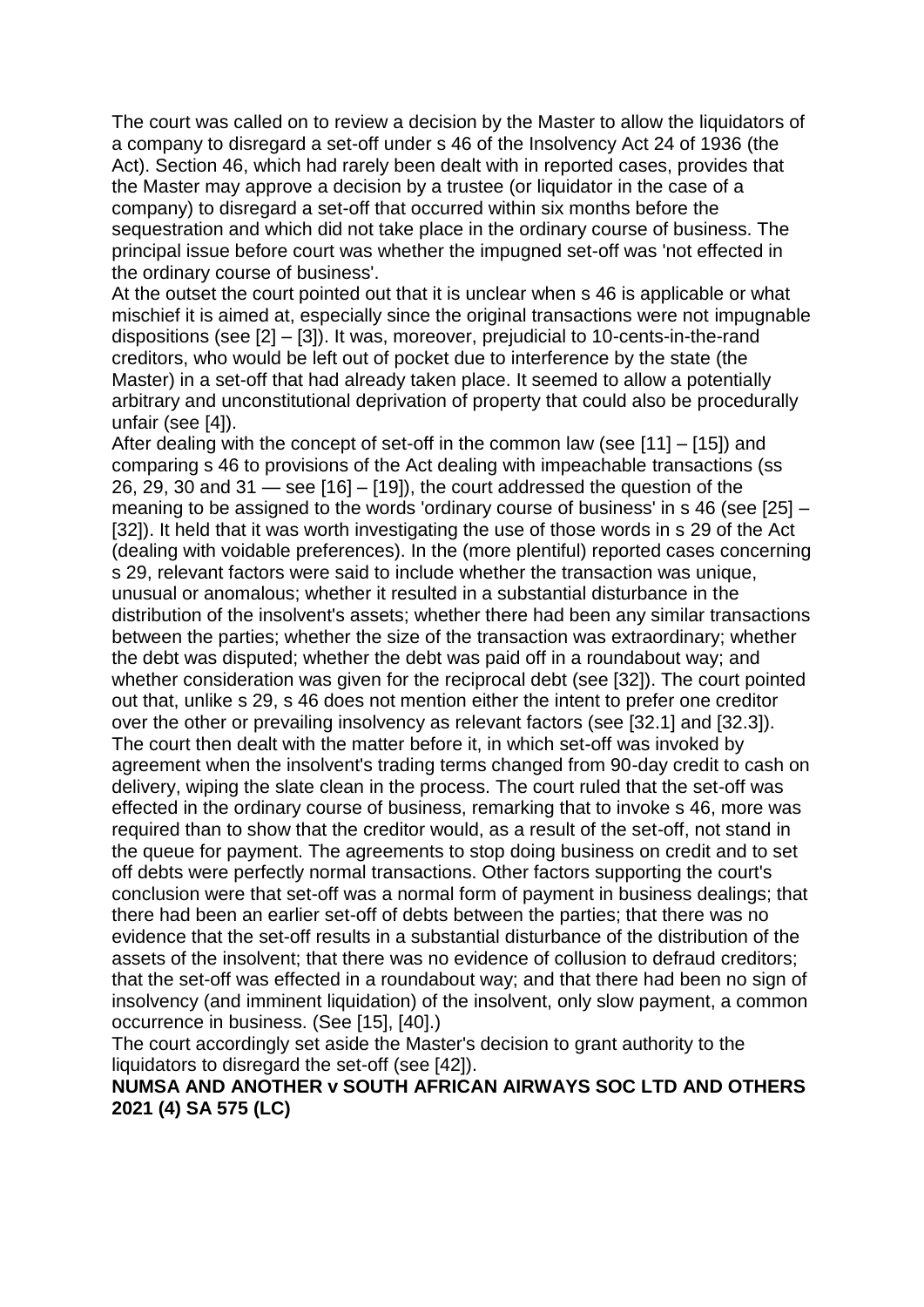**Company** — Business rescue — Moratorium on legal proceedings against company — Employment-related claims against company in business rescue — Whether Labour Court having jurisdiction — Companies Act 71 of 2008, s 133.

**Labour law** — Labour Court — Jurisdiction — Labour Court not having jurisdiction in employment-related claim against company in business rescue — Companies Act 71 of 2008, ch 6.

South African Airways (SOC) Ltd (SAA) was placed in business rescue in December 2019 and its operations mostly suspended at the end of September 2020. Most of its employees had not been paid since June 2020. A settlement agreement between the employer and employee representatives settled the wage dispute, 3599 employees out of a total of 4597 either individually or through their trade unions accepting the settlement offer. In this Labour Court application, those that did not (with their representative trade union, Numsa) demanded that the settlement payments also be made to them, without the compromising or waiving of any claim to the balance of their remuneration. They claimed a number of grounds upon which not doing so was unlawful (see [5].)

The main issue was whether the Labour Court had jurisdiction to entertain a claim to set aside allegedly preferential treatment of other employees by a company in business rescue.

### **Held**

Given the Labour Court's limited statutory jurisdictional footprint, any claim that the business rescue practitioners had acted unlawfully as alleged, was not for the Labour Court to determine. Chapter 6 of the Companies Act 71 of 2008 made it clear that the supervision of business rescue proceedings fell within the jurisdiction of the High Court. The demarcation established by ch 6 recognised that business rescue proceedings affected the rights of a number of parties beyond the employment relationship, and in particular shareholders and other creditors. The High Court was best placed to balance the rights and interest of all the relevant parties in any application for leave to commence legal proceedings or enforcement action against a company in business rescue. Had the legislature intended that in an employmentrelated matter involving a company in business rescue the Labour Court was empowered to lift the moratorium by granting leave for the institution of proceedings, it would have been so empowered. (See [16] – [17].)

# **Van Zyl v Auto Commodities (Pty) Ltd [2021] 3 All SA 395 (SCA)**

Corporate and Commercial – Company law – Business rescue – Effect of termination on surety's obligations – Section 154(2) of the Companies Act 71 of 2008 does no more than preclude creditors from pursuing claims against the company after the business rescue plan has been implemented – The liability of a surety for a debt is not extinguished.

As a prerequisite for its supplying a company ("BCM") with petroleum products on credit, the respondent ("Auto Commodities") required the appellant ("Mr Van Zyl") to bind himself as surety for BCM's resulting liabilities, which he did in July 2014. In December 2014, BCM was placed under business rescue. After adoption of a business rescue plan, Auto Commodities received two dividends. The business rescue terminated on 31 January 2017 as a result of its substantial implementation. On 21 July 2017, Auto Commodities issued summons against Mr Van Zyl for an amount in excess of R6 million, representing the shortfall regarding BCM's original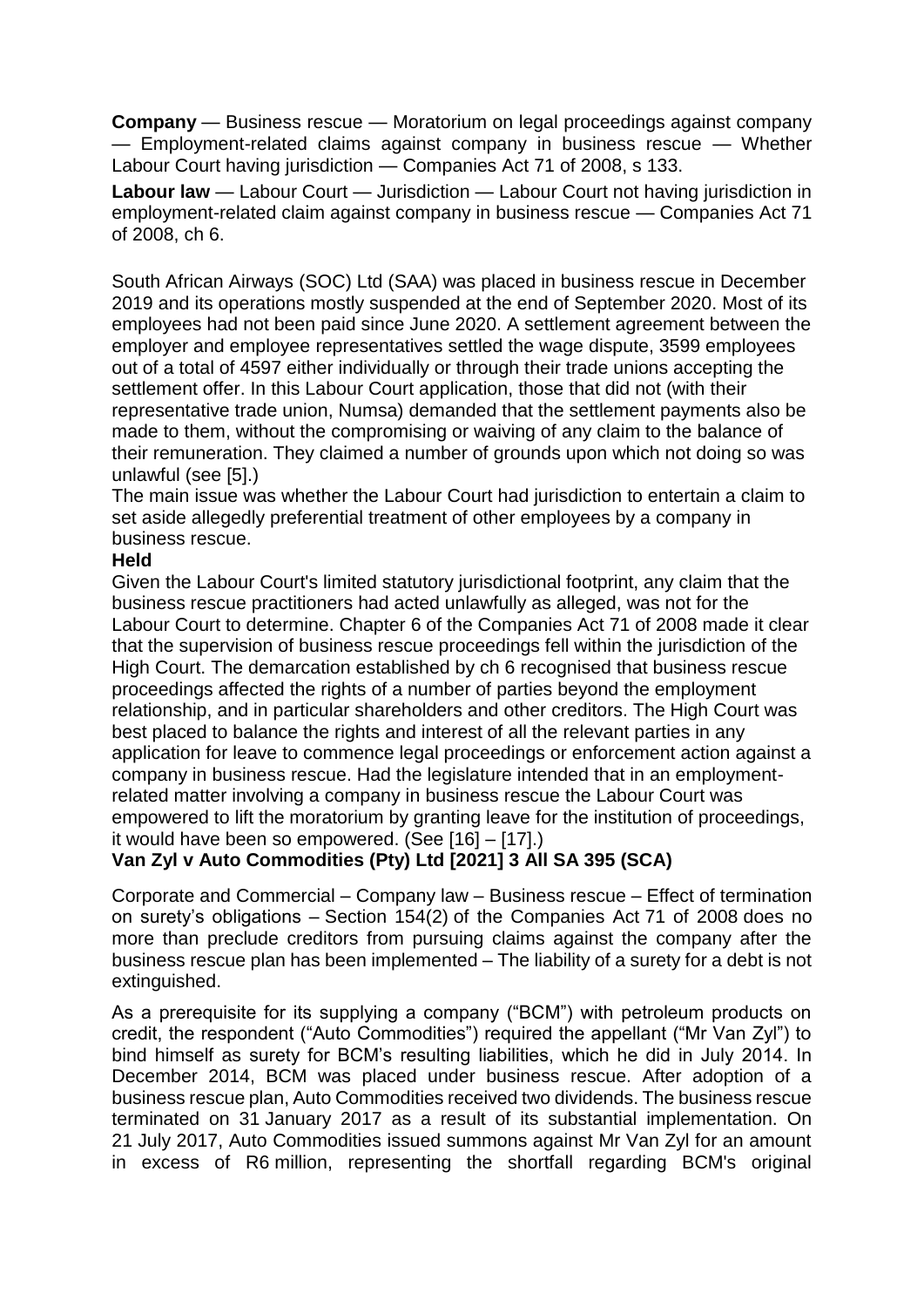indebtedness. Its claim, based upon the deed of suretyship, was upheld in the High Court.

On appeal, the only issue remaining in dispute between the parties was whether Mr Van Zyl was liable under the deed of suretyship to pay the amount claimed by Auto Commodities. His contention was that, when BCM's business rescue was terminated, section 154(2) of the Companies Act 71 of 2008 (the "Act") released BCM from any further indebtedness to Auto Commodities. He submitted that that in turn released him from liability because suretyship is an accessory obligation.

**Held** – The business rescue plan contemplated a compromise between the debtor and one or more of its creditors, in which case there would be an unpaid balance for which the surety would remain liable. A liquidation would be one instance of such circumstances. Even if BCM as principal debtor was released from its obligations, Auto Commodities' rights under the suretyship were unaffected and, whether or not it supported the business rescue plan, it did not operate as an abandonment of its claim against Mr Van Zyl.

The Court then addressed Mr Van Zyl's legal point as leave to appeal had been granted based on that point. The starting point for Mr Van Zyl's argument was section 154 of the Act, which is directed at the consequences of approval and implementation of the business rescue plan for the enforcement by creditors of any debt that existed prior to the business rescue process. It provides that the creditor will not be able to enforce the debt except to the extent provided for in the business rescue plan. The section did not support Mr Van Zyl's arguments that Auto Commodities could no longer enforce any debt which was owing to the creditor by BCM prior to the business rescue; that as a result of the approval and implementation of the business rescue plan, BCM did not owe anything to the creditor; and that the accessory suretyship obligation was discharged. An inability to enforce a debt is not necessarily an indication that the debt has been discharged. If the whole or a part of the debts of a company become unenforceable as a result of the adoption and implementation of a business rescue plan, the fact that some creditors may pursue the balance of their claims against sureties, who will have a right of recourse against the company, does not negate the purpose of business rescue. Section 154(2) does no more than preclude creditors from pursuing claims against the company after the business rescue plan has been implemented. It does not affect or extinguish the liability of a surety for the debt.

The appeal was dismissed with costs.

## **Watson NO v Ngonyama and another [2021] 3 All SA 412 (SCA)**

Corporate and Commercial – Donation of shares to achieve Broad-based Black Economic Empowerment objectives – Application for restoration of shares based on alleged misrepresentation as to Broad-based Black Economic Empowerment shareholding of entity to whom shares were donated – Where entity receiving donated shares was liquidated and liquidators were not joined in the proceedings, order for restoration of shares not capable of execution.

A dispute concerning shares in a company ("Ntsimbintle") landed up in the High Court, where an order was issued ordering one of the respondents ("Watson") in the High Court proceedings to restore to the second respondent in the present proceedings ("Thundercat") certain shares in Ntsimbintle together with all dividends earned and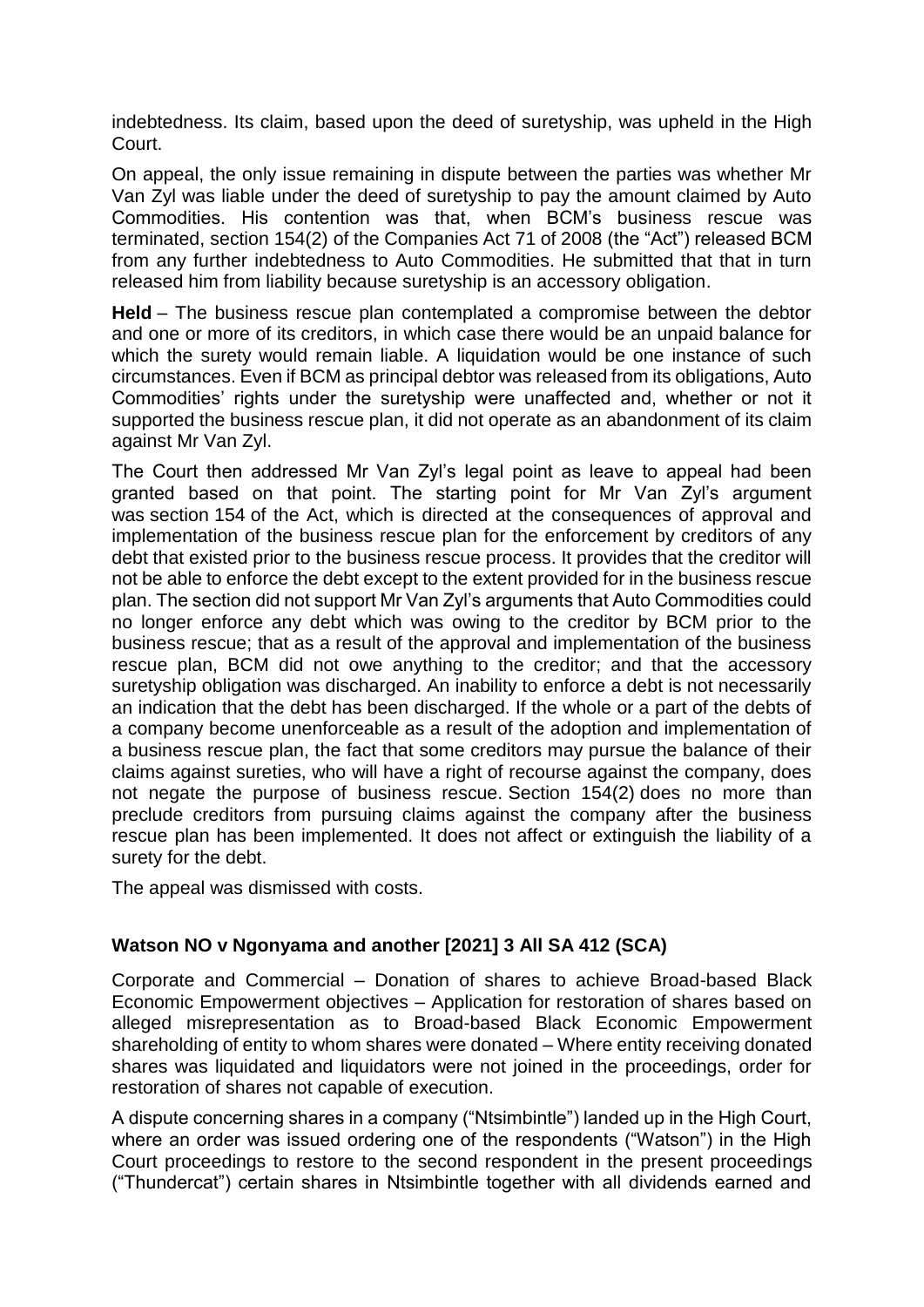interest thereon. Watson had since died, and the appellant was the executor of his estate.

Watson, the first respondent ("Ngonyama") and a third party ("Macingwane") had entered into an agreement in terms of which they would each take up an equal shareholding in an investment company ("Nkonjane"). It was agreed that, to meet black and female empowerment objectives, a portion of their equity in Nkonjane would be transferred, in equal shares, to historically disadvantaged women and youth. The company through which the Broad-based Black Economic Empowerment ("BBBEE") objectives were to be achieved, "Bosasa Youth", would hold 25% of Nkonjane and would have at least 250 persons with BBBEE credentials, whom Watson had undertaken to identify as shareholders.

When the relationship between Watson, Macingwane and Ngonyama broke down completely, Watson indicated a desire to exit their Nkonjane arrangement. An offer to purchase the shares in Ntsimbintle was received, and although Ngonyama and Macingwane refused to sell, Bosasa Youth wanted the opposite. Bosasa Youth obtained an order for the winding-up of Nkonjane to facilitate the sale. Ngonyama alleged that it was only during the liquidation process that he discovered that there were in fact no BBBEE shareholders in Bosasa Youth. He insisted that the donation of the shares by him and Macingwane was premised on historically disadvantaged individuals benefiting from an investment opportunity. He stated that they were induced to make the donation on the strength of Watson's assurances concerning BBBEE shareholders and, had they known that in reality he intended to benefit himself and his family as it emerged, they would not have made the donation. Ngonyama considered himself entitled to cancel the donation and demand the return of the shares donated. That led to the High Court proceedings.

**Held** – A preliminary issue requiring attention was the liquidation of Bosasa Youth and the non-joinder of its liquidators in the present proceedings. The fact that Ngonyama's case had the potential to dilute Bosasa Youth's shareholding in Ntsimbintle meant that the liquidators had a direct and substantial interest in the proceedings. Their nonjoinder was on its own, reason to set aside the High Court order and remit the matter for reconsideration.

Assessing the correctness of the High Court's conclusions, the present Court disagreed that there was a misrepresentation that induced the donation of the shares. Material doubt existed as to whether, at the time of the donation, Watson had made any fraudulent misrepresentation. Ngonyama's own version of the agreement in relation to BBBEE shareholding, and the verification thereof, was inconsistent and vague.

The High Court was however, correct in ruling that an agreement (the "Fluxmans agreement") relied upon by Bosasa Youth was not a compromise but a share substitution agreement. A compromise or *transactio* is a contract whose purpose is to prevent or to put an end to existing litigation, while the Fluxmans agreement was concluded to deal with the deadlock between the shareholders concerning the sale of their shares and was unconnected to the dispute about the BBBEE shareholding.

Most importantly, as argued by the appellant, the High Court order was not executable. The Court agreed that the withdrawing of the case against Bosasa Youth and then not joining the liquidators meant that the order would not be binding on them.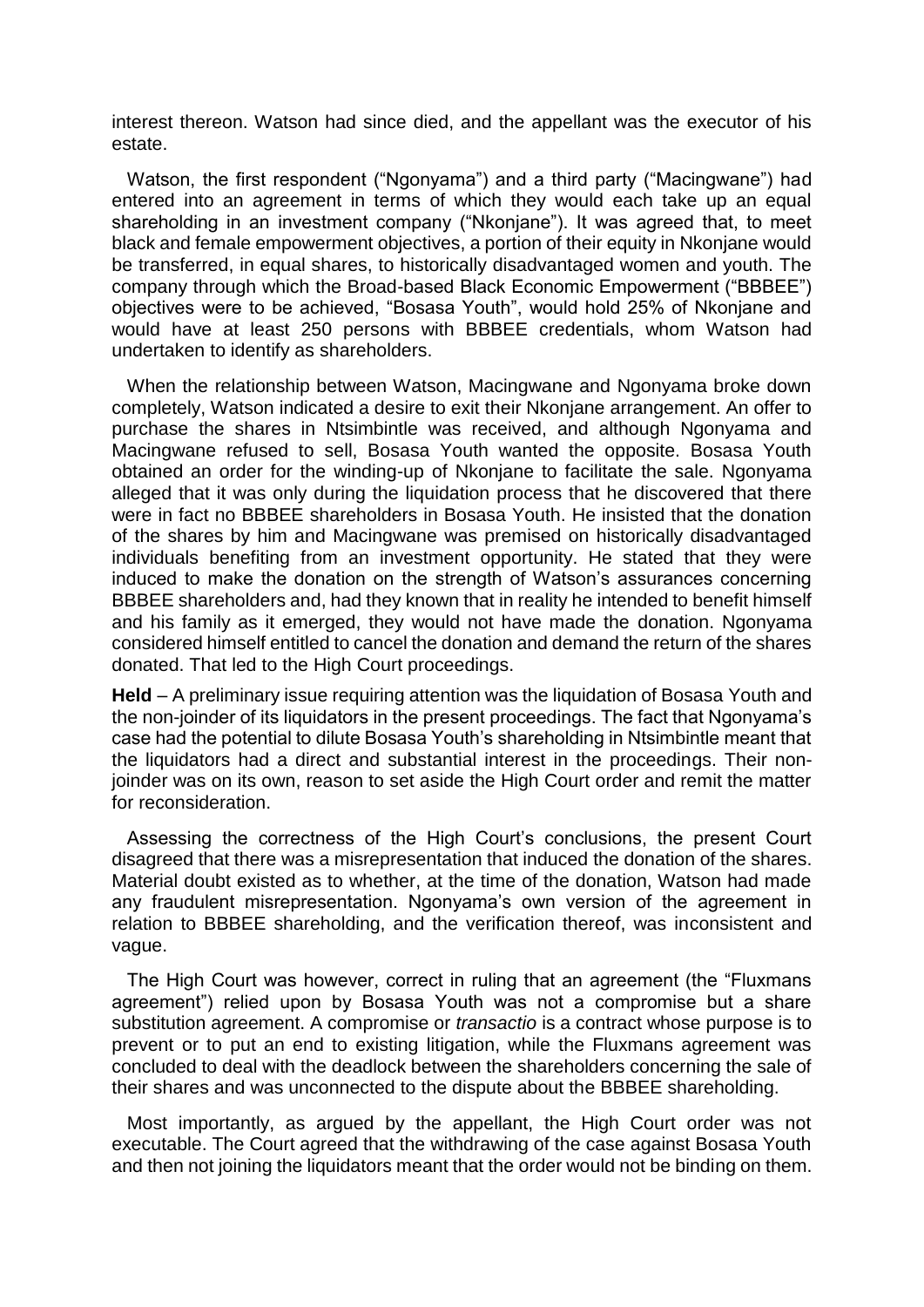#### The appeal was upheld. **Massyn v De Villiers NO and others [2021] 3 All SA 578 (WCC)**

Corporate and Commercial – Insolvency – Extension of powers of liquidators to include establishing enquiry into company's affairs, in terms of section 417 of Companies Act 61 of 1973 – Whether liquidators had established jurisdictional requirement that the company was unable to pay its debts in the course of being wound up – In absence of positive assertion that company was able to pay its debts at the material time, argument based on lack of jurisdictional requirement found to be without merit.

Corporate and Commercial – Insolvency – Extension of powers of liquidators – Section 386 of the Companies Act deals with the powers of liquidators and provides for a court, if it deems fit, to grant leave to a liquidator to do anything which the court may consider necessary for winding up the affairs of the company and distributing its assets.

The applicant was one of two directors in a company which was finally liquidated on 9 November 2020. The company had conducted business as a fund manager trading in foreign currencies. Three investors/creditors, who had invested more than R20m, had sought the company's liquidation when it was unable to honour their withdrawal request – made after investigations revealed that the company's business activities were fraudulent and in contravention of financial services legislation.

As provisional liquidators of the company, the second and third respondents had obtained an order extending their powers to include establishing an enquiry into the affairs of the company in terms of section 417 of the Companies Act 61 of 1973, appointing the first respondent (Mr de Villiers) as commissioner and authorising him to summon persons to be examined at the enquiry. The enquiry was adjourned pending the outcome of the present application for rescission of the order which established the enquiry and extended the powers of the respondents. In the alternative, the removal of Mr de Villiers as commissioner and setting aside of the subpoenas issued by him, was sought.

In support of the application, it was contended that the liquidators had failed to establish a jurisdictional requirement, namely, that the company was unable to pay its debts in the course of being wound up. A related argument was that no section 417 enquiry could be established before the company had been placed in final liquidation, it being common cause that the impugned order was made while the company was in provisional liquidation.

**Held** – To claim that the jurisdictional fact of the company's inability to pay its debts had not been established, the applicant had to go further and at the very least assert that the company was able to pay its debts at the material time. However, at no stage prior to the granting of either the provisional or the final liquidation order was it ever asserted on behalf of the company that it was able to pay its debts. The order could therefore not be set aside on that basis.

The applicant also averred that the liquidators had sought and been given powers without making out a case therefor. Section 386 of the Companies Act deals with the powers of liquidators and provides for a court, if it deems fit, to grant leave to a liquidator to do anything which the court may consider necessary for winding up the affairs of the company and distributing its assets. The court found that the provisional liquidators had established a case that all the powers they sought were necessary for